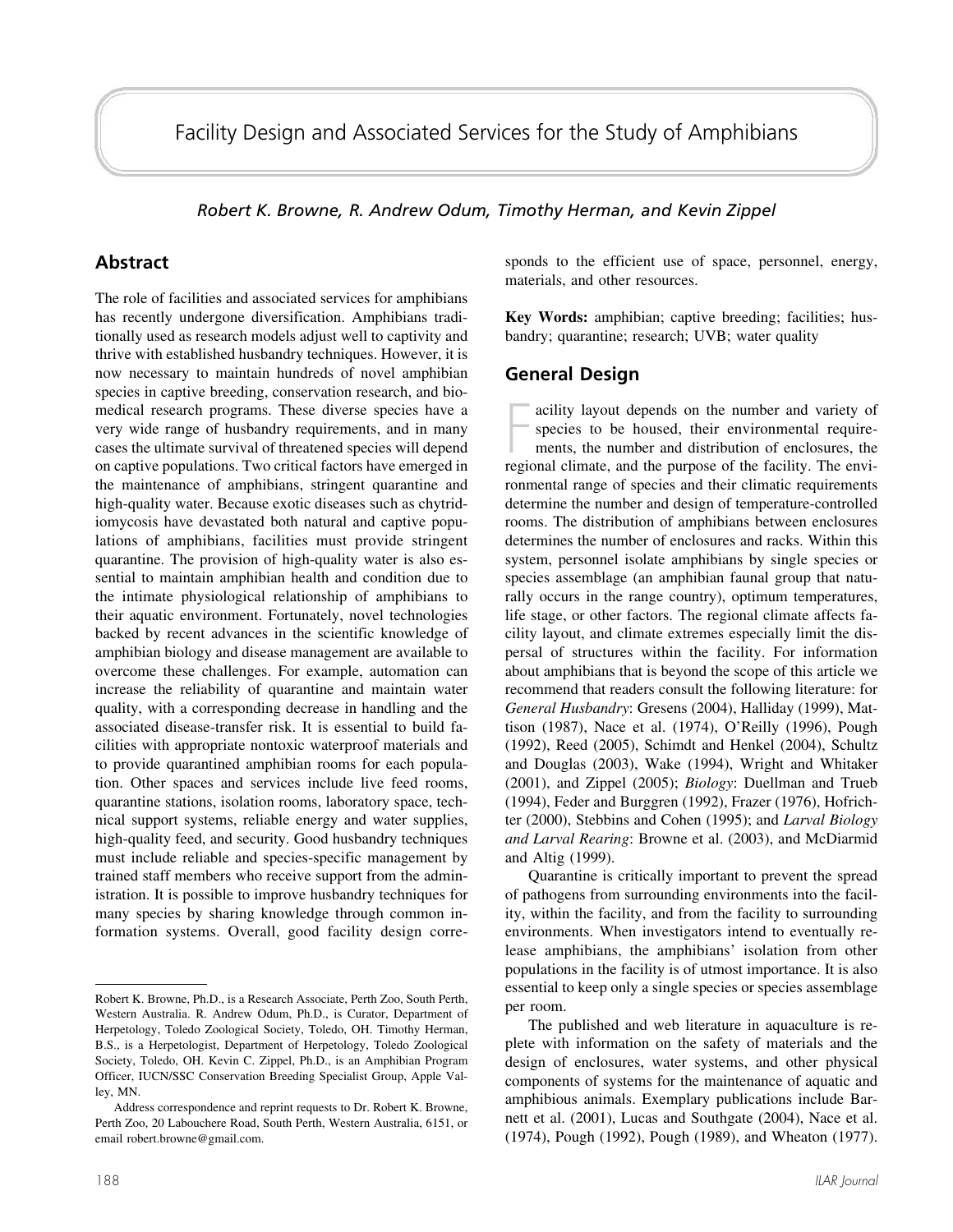In moderate climates, facilities that house local species may have a minimum of insulation. It may be desirable in those climates to have an open design with different rooms placed in a cluster of different buildings. The advantage of clusters of structures is that quarantine is more assured for specific amphibian rooms. By contrast, in extreme climates including northern continental climates, it is desirable to have a more centralized facility. However, it is still necessary for the amphibian facility to accommodate full quarantine, including the water supply, for pedestrian traffic and for materials including substrates for enclosures. Within the facility, it is necessary to be able to quarantine the animals between enclosures, arrays, and amphibian rooms.

Intuitively, the best captive husbandry of amphibians would provide conditions that simulate their natural habitat. Some small species with complicated behaviors and reproductive requirements (e.g., dendrobatids and mantellas) thrive and reproduce in "natural" systems (Schmidt and Henkel 2004; Zimmerman 1986). Nevertheless, the first choice for the large-scale captive rearing of amenable amphibians is simple, easy-to-maintain, medium- to highdensity systems. Descriptions of medium- to high-density aquarium systems for laboratory models include those for *Xenopus* spp. (Reed 2005; Schultz and Douglas 2003) and *Ambystoma mexicanum* (Gresens 2004). Simple mediumdensity terrestrial systems have been developed for the southern leopard frog (*Rana sphenocephala*)<sup>1</sup> (Nace et al. 1974; Pough 1989), Fowler's toad (*Bufo fowleri*) (Browne et al. 2006a), the cane toad (*Bufo marinus*) (Browne et al. 1998), and the endangered Wyoming toad (*Bufo baxteri*) (Browne et al. 2006b). Medium-density systems have also been developed for the commercial production of amphibians for pets or display (Mattison 1987; Zimmerman 1986). High-density systems are used for commercial ranid species and similar systems should be suitable for the rearing of many other pond species (Figure 1).

The number of threatened amphibians in captive breeding programs is increasing, and research estimates this number will finally include hundreds of diverse species with a wide range of physiological requirements (Hofrichter 2000; Young et al. 2004; Zippel 2005). The maintenance and reproduction of these amphibians with diverse natural histories and from diverse habitats and climates has already proved challenging. These husbandry challenges include the need to meet specific physiological requirements for adults and larvae (Halliday 1999; Stebbins and Cohen 1995), and to house large numbers of adults and larvae needed to produce the numbers of amphibians required for rehabilitation projects (Browne et al. 2003; Culley 1992; Zippel 2005). It is possible to meet the associated challenges in facility design and services by using new technologies. For instance, the control of temperature is a major factor in the growth and sexual maturation of amphibians (Brenner 1966; Horse-



**Figure 1** Slide-out tanks in racks can provide economical and efficient housing enclosures for amphibians that have limited climbing abilities. It is easy to remove the tanks without fear of breakage for cleaning or inspection.

man et al. 1978; Pancharatna and Patil 1997). With the provision of sophisticated technologies for lighting and heating, many temperate species will bask to select their optimum temperature and to satisfy their ultraviolet  $(UV^2)$ requirement (see Artificial Lighting, Heating, and Humidity below). Reproduction technologies, which also require innovative facility design, include the production of large numbers of larvae by high-density larval rearing and the provision of cryobiology systems (Reed 2005; Browne et al. 1998, 2003; Schultz and Douglas 2003).

We recommend considering a modular system of modified shipping containers, which can be adapted to serve as independent units for the maintenance of single species or species groups (ARC 2007). These systems require only external power, water, and waste disposal systems to function. They are well insulated and can efficiently keep amphibians cooler or warmer than the ambient temperature of the surrounding environment. Within these systems, most operations include flushable tanks and automated temperature and lighting. For the maximum storage of tanks, shelves feature a "compactus" design that is similar to those used in archives.

#### Facility Structure

#### *Natural Lighting and Ventilation*

To minimize lighting costs, it is advisable to provide windows in all administration and laboratory spaces if possible.

<sup>&</sup>lt;sup>1</sup>Frost (2007) has recently described revisions of genus and species names. However, in this article and for consistency with other articles in this issue, we have used the most common names in current use.

<sup>&</sup>lt;sup>2</sup>Abbreviations used in this article:  $LC_{50}$ , median lethal concentration; PCB, polychlorinated biphenyl; UV, ultraviolet; UVB, middle-wavelength ultraviolet light; UVC, short-wave ultraviolet light.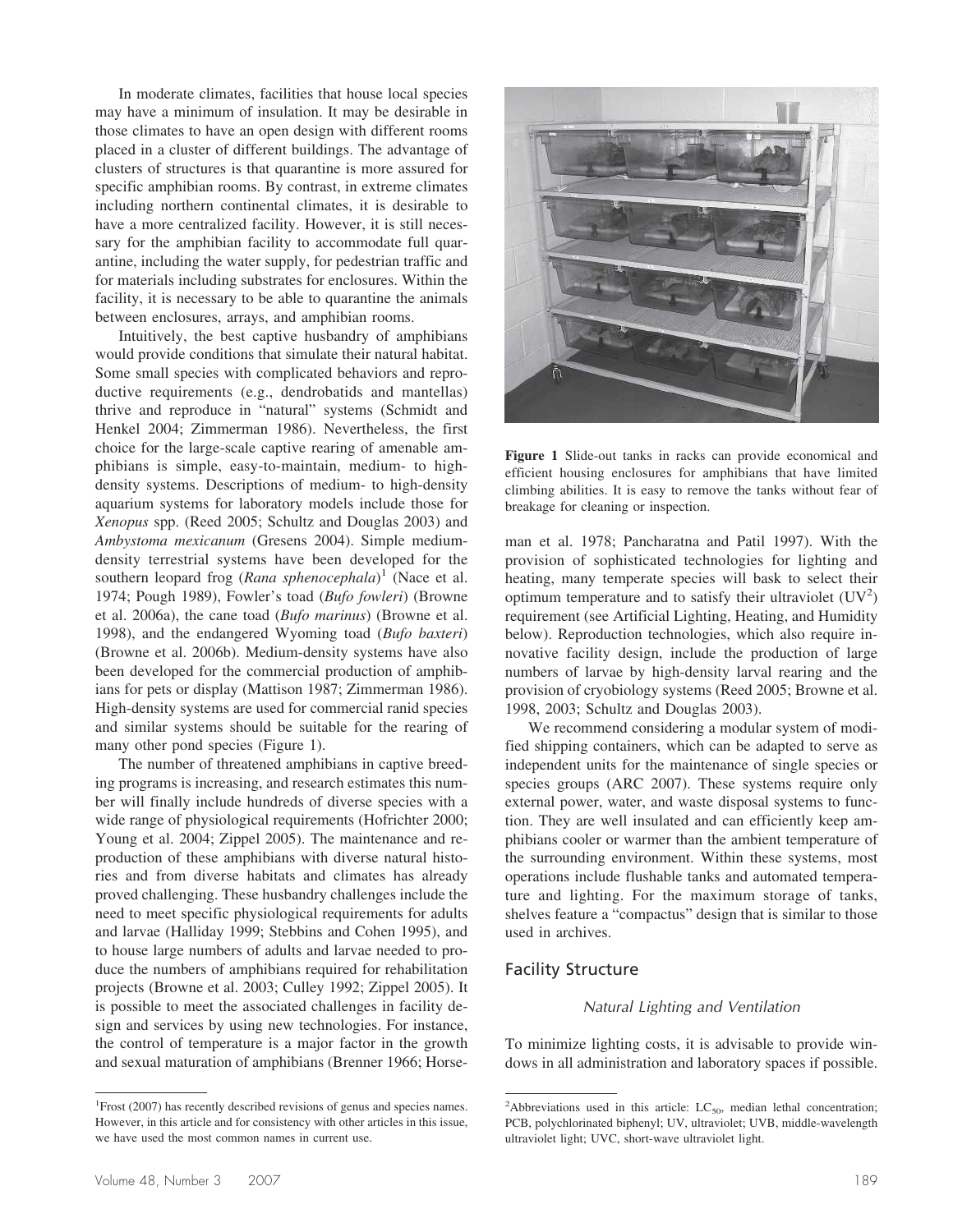We recommend using UV-penetrable glass in the windows of amphibian holding rooms. The need to control photoperiods in these holding rooms limits the use of windows for lighting. However, windows and skylights can still provide natural light during the light photoperiod. Atriums can provide light to the interior of buildings as well as areas for visitors. For energy efficiency, the size of windows, skylights, and atriums should be minimal to provide adequate lighting and should be double glazed for insulation. It is advisable to attach external shutters or awnings to both windows and skylights to control light and heat. Fixed shutters can both increase light in winter and prevent excessive heat during summer. Alternatively, adjustable shutters operated automatically or manually can provide even greater control of light and heat (see the Wikipedia description of passive solar [http://en.wikipedia.org/wiki/passive\_solar]).

It is important to find an economical balance between the need for natural ventilation to provide fresh air and the consequent energy costs of heating or cooling. The optimal turnover of air in the facility will depend on the temperatures and humidity of external air. A high turnover of dry air can lower humidity enough to dehydrate amphibians, and low turnover can cause humidity that is high enough to promote the growth of mold. In moderate climates, it is possible to ventilate facilities that house local amphibian species naturally and to climate control only the staff areas.

### *Floors, Walls, and Ceilings*

Because racks or tanks can be heavy, it is necessary to ensure that the floors can support these weights. Floors, walls, and the ceilings of amphibian holding rooms should be waterproof to enable washing or steam cleaning. All construction materials must be able to tolerate high humidity (e.g., drywall [plasterboard] and cellulose drop ceiling panels are inappropriate). Many chemicals used in furniture and coatings may be toxic to amphibians (Sciencesoftware 2007). Floors can be concrete or covered with a waterproof covering. Even in small facilities, it is necessary to designate at least one room as a wet area where personnel can wash and sanitize equipment including tanks and tubs.

It is important to equip wet areas with floor drains that have mesh coverings of sufficient size to prevent the escape of amphibians and the entrance of pests. It is essential to frequently disinfect these areas to prevent disease transmission from occurring within the facility through open floor drains. To prevent the escape of waterborne pathogens, liquid waste should be drained into a holding tank for disinfection before discharge into a municipal system. Facilities should sterilize their waste water on site; reports strongly support a preference for heat and pressure wastewater treatment (http://www.lbl.gov/ehs/biosafety/Biosafety\_Manual/ html/sterilization.shtml). At a minimum, chlorine treatment of wastewater must take place in an amphibian-safe manner (e.g., in avoidance of chemical fumes from sterilization agents).

# Facility Engineering

### *Fixtures and Electricity Supply*

It is necessary to equip each "wet" room with heavy-duty industrial capacity sinks and facilities that meet standards for disposal of amphibian waste (see Quarantine below). In amphibian rooms, the supply of electricity should be through waterproof outlets, preferably through ceiling drops using ground fault circuit-interrupted (GFI) outlets. It is ideal to have outlets for lights wired on timers and to have pumps, heaters, and other electrical equipment directly wired. The amount of electricity supply backup and alarms will depend on essential electricity usage, including lighting, air pumps, water heating, and air conditioning units. A backup generator should be available to provide the essential minimal power requirements to keep filters, air pumps, and other life support systems supplied in case of main failure. An important consideration is a safety system to turn tank lighting and heating off if room temperatures exceed amphibians' stress levels. Ideally, an emergency telephone/ pager system that contacts on-duty (or on-call) personnel should notify animal care staff when building or water temperatures are outside the optimal "set" ranges or when there is a power outage in the facility. Personnel who work in wet areas should always wear boots that protect against electric shock and follow other requirements as stipulated in safety standards.

### *Insulation, Heating and Cooling, and Energy Efficiency*

It is important to thoroughly insulate all structures to facilitate temperature control and to save on energy. The amount of insulation will depend on the ambient temperatures and the requirements of temperature-controlled rooms. It is possible to save energy by simple means such as the coupling of heating and cooling of different rooms with air conditioners. A well-insulated room can be used for the maintenance of tank temperatures rather than using immersion heaters.

# **Compartmentalization**

# Rooms for Amphibian Facilities

Amphibian holding rooms must provide for the following: quarantine of new arrivals and sick amphibians, reproduction and larval rearing, hibernation and aestivation, and general husbandry. Other designated areas include laboratories, live food culture, general service, storage, administration, and display. Brief descriptions of these rooms and areas appear below. It is critically important to keep groups of amphibians as isolated as possible from disease transmission through the quarantine of all new arrivals, and isolation between and within amphibian holding rooms.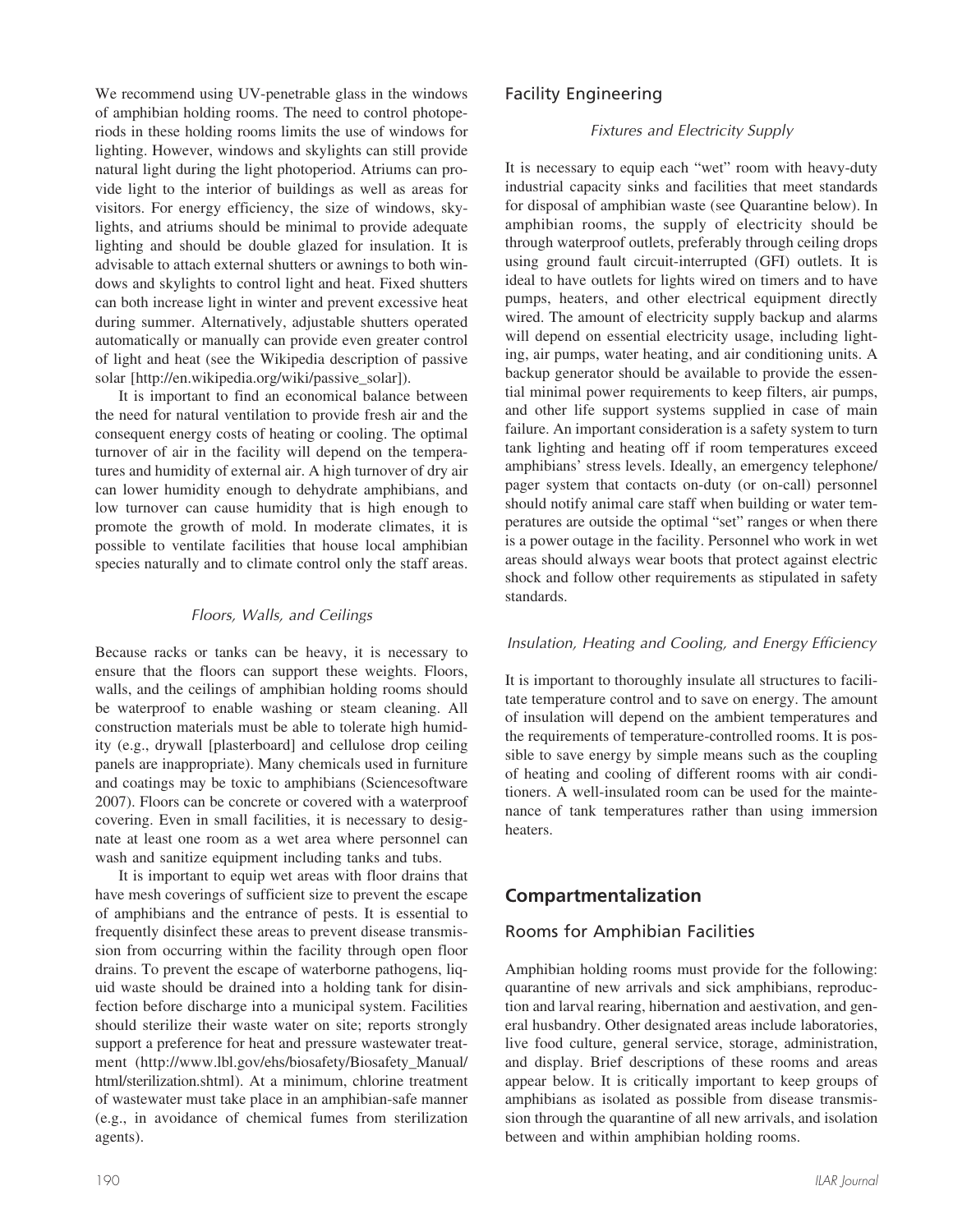#### *Amphibian Holding Rooms*

Amphibian holding rooms often have different temperatures, humidity, and photoperiod because it may be necessary to simulate different climate regimes and their seasonality and be adaptable to a variety of species from different habitats and climates. The provision of this variety of environments is challenging, but it is possible to modify the temperatures and humidity in each enclosure by using heat lamps or aquarium heaters in water bodies and by spraying and manipulating ventilation.

It is necessary to equip amphibian holding rooms with waterproof electrical outlets, hot and cold water, air lines, and resistance against insects. Special baffles on air conditioning vents and door seals will prevent the escape or entrance of insects. Doors should have self-closing devices and be lockable. If possible, to facilitate quarantine and to prevent the escape of insects or amphibians, amphibian holding rooms should be accessible by a short corridor. The control of insect pests should not include the use of chemicals but be through physical methods such as fly papers or traps.

Although the photoperiod requirements for reproductive maturation in most amphibians are unknown, many studies have shown that photoperiod (even the phase of the moon) affects reproductive maturation in many species (Brenner 1966; Duellman and Trueb 1994; Fraile et al. 1989). For this reason, in captive breeding programs the photoperiod in amphibian holding rooms should reflect that found at the geographical location of the species. Recent advances in lighting have enabled the construction of cheap efficient lighting systems, which can also provide basking sites (see Artificial Lighting, Heating, and Humidity below).

#### *Principles of Quarantine*

An effective approach to quarantine includes the following essential steps:

- Quarantine all incoming amphibians and if necessary test them for disease.
- Sanitize all incoming materials.
- Isolate quarantine groups of amphibians within the facility as much as possible.
- Provide sanitization floor mats.
- Prevent the movement of animal pests within the facility.
- Frequently clean and sanitize all floors, surfaces, and drains.
- Use disposable gloves when handling animals.
- Change disposable gloves between different amphibian individuals and groups.
- Practice good general hygiene.
- Sterilize all materials leaving the facility.
- Sterilize all equipment between uses.
- Isolate all sick animals and perform necropsies on dead animals.
- Use disease-free food sources.
- Always work from the most reliably disease-free amphibians to the least reliable.
- Establish appropriate schedules for management.
- Properly train staff.
- Work in a standardized routine to reduce the risk of disease spread.

Currently, one of the main threats to the survival of amphibians is the probably historic introduction of chytridiomycosis to naive amphibian populations from the laboratory model genus *Xenopus* as a consequence of poor quarantine (Weldon et al. 2005). Chytridiomycosis is devastating to many species of amphibians, especially when kept at low temperatures (Berger et al. 2004) and at high densities (Mazzoni et al. 2003). Real-time TaqMan polymerase chain reaction assays can provide an assay of the presence and prevalence of chytridiomycosis (Boyle et al. 2004). If detected the preferred compounds that could be used for treatment include itraconozole (Nichols and Lamirande 2000; http://www.thebdg.org/library/illnesses/ chytrid\_fungus.htm) or benzalkonium chloride (NSW 2001).

It is possible to disinfect from chytridiomycosis with exposure to 70% ethanol, 1 mg Virkon mL $(-1)$ , or 1 mg benzalkonium chloride mL<sup>-1</sup>, which results in death after 20 seconds. The most effective products are Path-X and the quaternary ammonium compound 128, which can be used at dilutions containing low levels (e.g., 0.012 or 0.008%, respectively) of the active compound didecyl dimethyl ammonium chloride. Bleach that contains the active ingredient sodium hypochlorite is effective at concentrations of 1% sodium hypochlorite and greater. It is important to keep chlorine and other disinfectants from contact with amphibians, including contact through air conditioning. Chytridiomycosis will not survive complete drying after 4 hours at 24ºC, 3 hours at 37ºC, or 30 minutes at 47ºC (Johnson et al. 2003).

This example of the virulence of pathogens, and their devastating effect especially on naive populations, shows that the diverse range of amphibian species now being kept in research or captive breeding programs requires the implementation of the strictest quarantine measures, particularly with species kept outside their natural range. There is a particular risk from interspecies disease transmission in zoos that house a range of amphibians as well as other vertebrates including birds, reptiles, and fish. These other vertebrates are often from locations remote from those of adjacent amphibians and can carry potential pathogens to which many amphibians are naive. Especially in captive breeding programs, there is often a range of amphibians from different geographical regions, and prevention of disease transmission between these species is essential. For a discussion of some factors that affect interspecific disease transmission, see Caley and Hone (2004).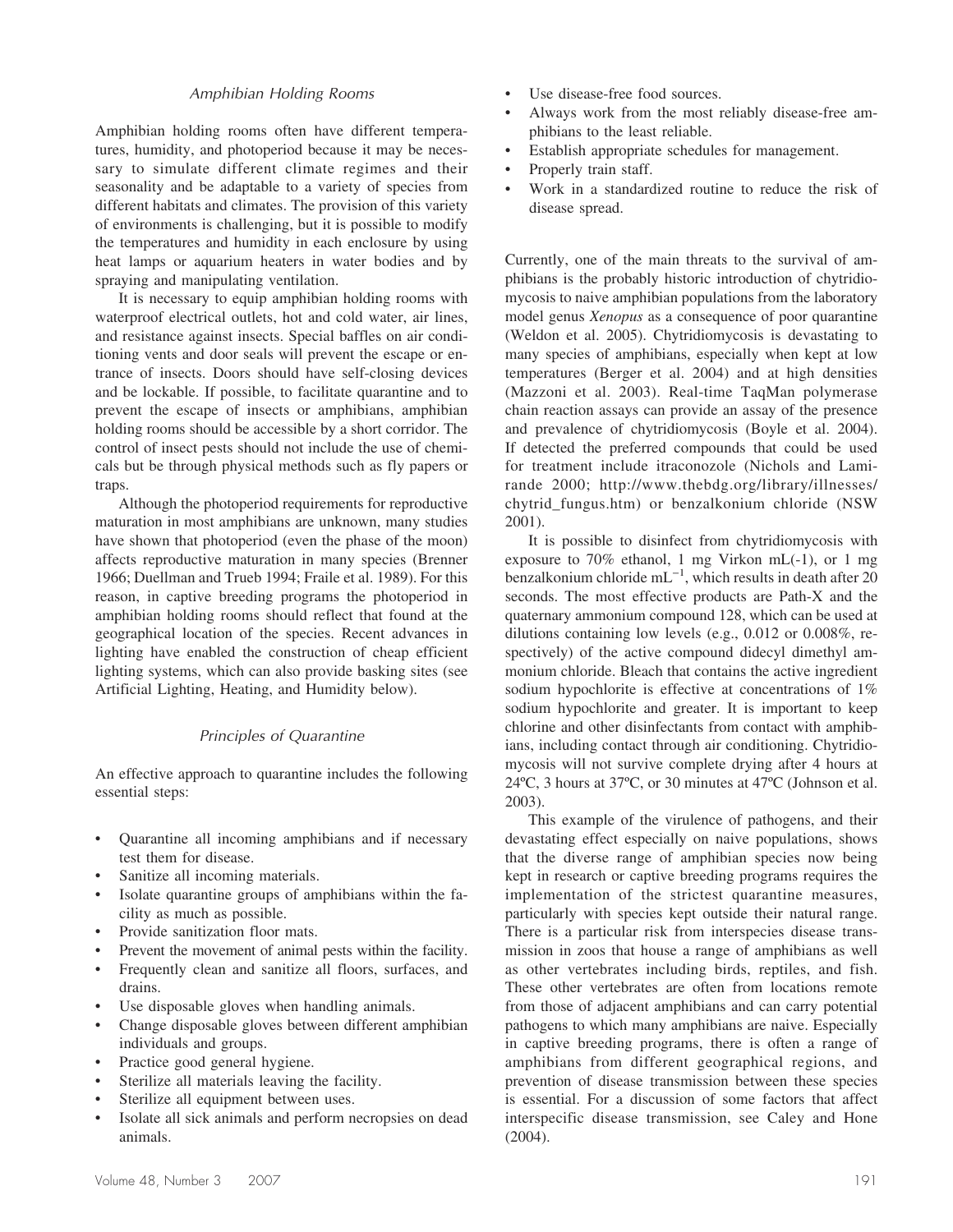To achieve zero risk of pathogen release from amphibian facilities to the environment, quarantine stations, and quarantine rooms, investigators and all personnel must supplement traditional methods of quarantine with improved management practices and facility designs. These practices include the sterilization of water, substrates, and other "waste" to and from the facility. It is important to treat waste water to minimize the risk of introducing foreign pathogens out of the facility and into the surrounding area. Treatment before release is best accomplished by storing wastewater in a tank where chlorination/dechlorination is used for sterilization, or for small quantities heat and pressure sterilization. It is possible to accomplish chlorination/ dechlorination using sodium hypochlorite to chlorinate and then sodium thiosulphate to neutralize the chlorine before disposal (Wedemeyer 2000). It is necessary to sterilize solid waste from the facility by incineration or by having a medical waste hauler remove it.

It is essential to assign the highest priority to the quarantine of threatened amphibians in captive breeding programs when they or their progeny will be released. Facilities for individual species or species assemblages should provide housing in self-contained units such as modified shipping containers or portable buildings (ARC 2007). Threatened amphibians must be kept isolated in individual rooms or in a separate area with other amphibians sampled from the same location. With threatened amphibians, it is important to take every precautionary measure to prevent infection, which includes changing disposable gloves between quarantine groups, using quarantine stations, using disposable protective clothing, performing husbandry of these animals daily before other animals, and showering between working with groups (Figure 2).



**Figure 2** Plastic boxes are very inexpensive and ideal for keeping groups of small amphibians or individuals. However, this example shows some poor practices. The storage of other material on the racks encourages pests and disease. In addition, because the tanks are faced in reverse, the caregivers are limited in their observation of the amphibians' condition.

**Quarantine stations.** Facilities that house amphibians should have a quarantine station for those who enter or exit a compartment or isolated structure. Each quarantine station should have a means to remove loose material from footwear and then sanitize both the material and the footwear. The optimum method for sanitization is a disinfection entrance mat with 25 mm of sponge matting soaked in an antiseptic or foot bath. It is advisable to place the disinfection entrance mat on a dry mat of suitable size for drying footwear and preventing unsafe wet flooring. Alternative methods to use before entering isolated amphibian houses are to wear disposable plastic footwear covers or to utilize spray-on disinfectants.

**Quarantine room.** When amphibians arrive at a facility, it is necessary to quarantine them to enable the treatment of diseased animals and to prevent the transmission of pathogens to established animals in the collection. It is essential to minimize the handling of amphibians during quarantine to reduce the chance of disease transmission and stress. The quarantine room and its management should prevent transmission of pathogens between amphibians held in the quarantine room to other amphibian holding areas, or to the external environment. It is possible to accomplish this objective by having a good enclosure design and layout in addition to utilizing effective sanitary disposal of waste, water, and air. It is important to seal the quarantine room to prevent the transmission of pathogens through mesh covers on all openings and door seals. Personnel should separate the amphibian enclosures that house each group or individual arrival. Water should drain into a sanitary treatment system. The duration of quarantine will be determined by the results of fecal analyses and physical evaluations. However, the quarantine period should be approximately 30 days for apparently healthy amphibians from other facilities, and 90 days for wild-caught or suspect amphibians.

The treatment of amphibians upon arrival depends on their provenance and means of shipping. However, with all arrivals, it is essential to collect fecal samples and test them for parasites, and to assess the amphibians for their condition through visual inspection and by weighing and measuring. If the animals were shipped individually, it is advisable if possible to take the fecal samples from the shipping containers. If not, we recommend individually housing the animals, covering the enclosure bottoms with wet paper toweling, and supplying a water bowl. It is customary and we believe important to provide artificial furnishings that include a shelter for terrestrial species and plastic vegetation for arboreal or aquatic species.

Other quarantine procedures will depend on the source of the amphibians, but all suspect amphibians should be tested for chytridiomycosis (Boyle et al. 2004). For quarantine of most species and those raised in captivity, simple enclosures are optimal. Simple enclosures facilitate easy monitoring of the amphibians, their feed intake, the collection of samples, and personnel maintenance. Some species of wild-caught amphibians are particularly susceptible to stress. After the stress of capture, handling, travel, and habi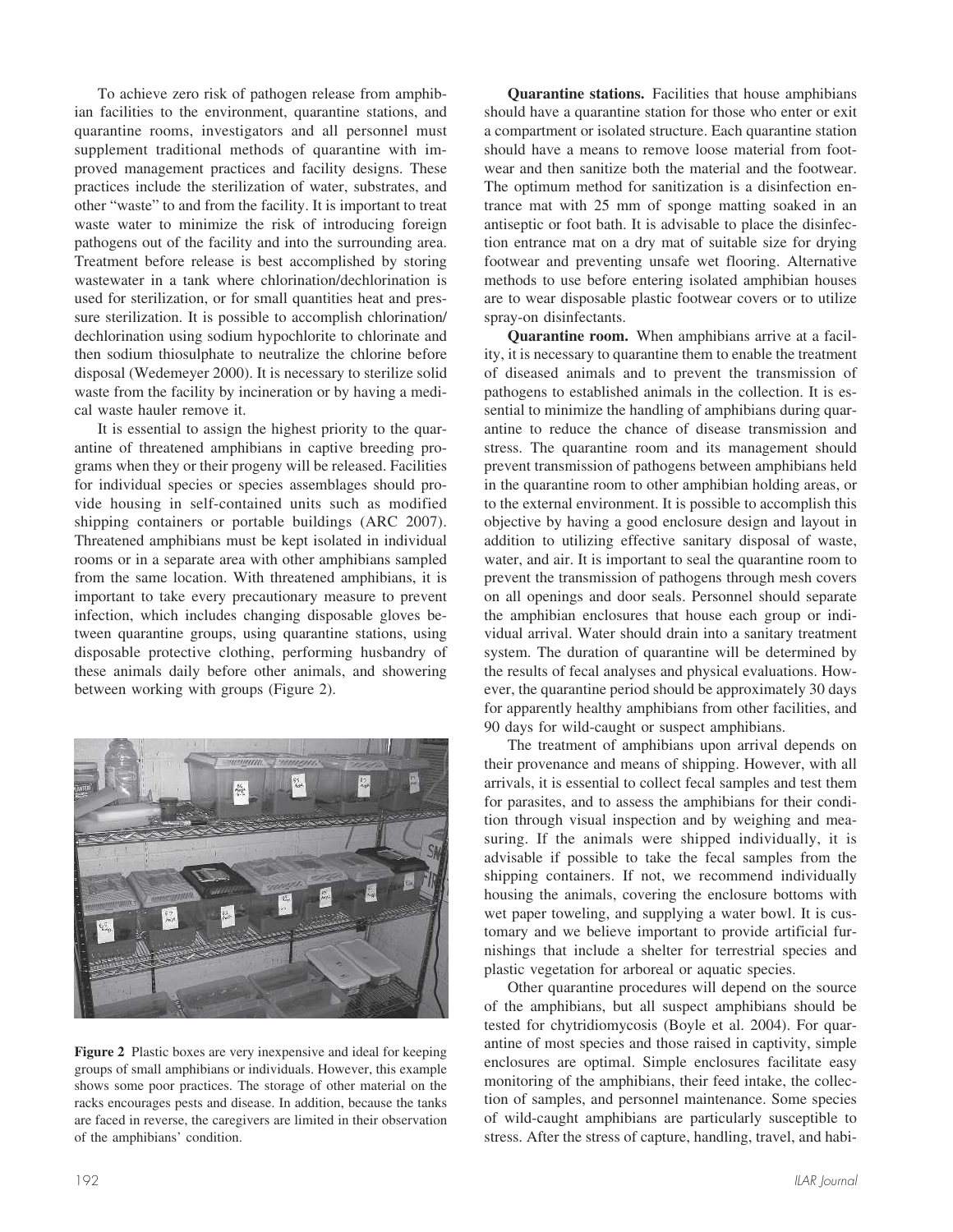tat change, it is important to provide these amphibians with substrates similar to those found in their natural environment. These substrates should be sanitized on entering the facility by heating to  $> 70^{\circ}$ C for 20 minutes before use and may include leaf litter, deep sand/loam, or furnishings such as leafy braches and layers of cork bark (Nace et al. 1974). It is possible to rapidly sanitize small quantities of material by placing them in a plastic bag and microwaving them until steam escapes, then agitating them and re-microwaving several times. Always leave heated material spread out for some time to cool and for harmful vapors to escape.

The precise factors that induce stress in amphibians and the consequences of stress are not clear. Nevertheless, we do know that stress suppresses immunity, reduces disease resistance, and inhibits reproduction (Belden et al. 2003). Although there are few studies of the effect of stress on amphibians, studies in fish have indicated immediate and long-term detrimental effects of stress (Bly et al. 1997). The biochemical responses to stress in amphibians are similar to those in fish, and amphibians probably suffer similar detrimental effects to stress. For this reason and to reduce stress, it is essential to handle these animals minimally and gently and to avoid disturbing them if possible. Some terrestrial amphibians are prone to violent jumping and damage to their snouts. It is possible to reduce jumping injuries by covering the exterior walls of glass tanks with shade cloth or paint. Injuries to larger species can be prevented by using bubble wrap or sponge matting on the sides and roofs of enclosures. With aquatic species in glass tanks held on metallic mesh racks, it is advisable to paint the underneath area of the tank bottom to prevent rostral abrasions from the amphibians' attempts to swim down.

During quarantine, it is important to minimize environmental stress. Lids on enclosures should provide adequate ventilation while preserving a relative humidity similar to that of the species' natural habitat. The room should include the appropriate humidifier if possible, especially when cold dry air is heated. Otherwise, it is advisable to maintain the humidity of individual containers by using hand sprays or aerators in water bowls. If commercial suppliers have shipped captive-reared amphibians such as *Xenopus* spp. and *A. mexicanum* in large quantities, we recommend quarantining the animals in groups and housing them in single enclosures. The risk with group quarantine is that one sick amphibian can infect the group and precipitate the need for common treatment. It is also necessary to dispose of waste that includes natural substrates and disposable plastic containers in a manner that will prevent transmission of pathogens to the natural environment such as burning, chlorination, or heating.

#### *Hibernaculum*

Amphibians that hibernate include many species of frogs and salamanders from the northern continental climates of North America and Eurasia and also from extreme southern hemisphere climates. These amphibians slow their metabolism during winter to avoid unsuitable conditions, including freezing. A hibernaculum, which is an artificial environment designed to simulate the natural hibernation environment, should provide the following:

- Optimum temperatures;
- Adjustment of temperature during hibernation;
- Habitats for species that hibernate under water;
- Maintenance of oxygen and humidity levels;
- Low-intensity, short-photoperiod lighting;
- Minimum disturbance of amphibians; and
- Sanitary removal of wastes and dead amphibians without causing stress to the living amphibians.

In most cases, it is customary for the hibernation environment to have above-zero temperatures and to provide a substrate within which hibernating amphibians will rest at optimum humidities and air exchange. With all species, it is important to stop feeding 1 week before lowering temperatures. Species from cool continental climates hibernate at temperatures from 0 to 4°C. Some species will not survive hibernation at temperatures that exceed 4°C. A standard refrigerator operates at about 4°C and can be used as a "cold room" if the air is exchanged frequently. Some anurans benefit by an acclimatization period at approximately 20°C before hibernation. This temperature is that of air conditioning.

For amphibians that hibernate under ice, it is necessary to submerge the animals in water that is 10 to 15 cm deep and to maintain the temperature between 2 and 3°C and not above 4°C. Water must be well aerated, with low-intensity light levels maintained for 8 to 10 hours and minimal disturbance of the amphibians. For the maintenance of small numbers of amphibians, it is perhaps most economical to use disposable plastic containers held in a refrigerator. Water must be chlorine free, and personnel should change the water approximately once a week or three times in 2 weeks using prechilled water. It is important to design the waterchanging schedule to minimize agitation of the amphibians and yet maintain bacterial counts below pathogenic levels. Do not place these amphibians in refrigerators containing volatile materials. For the hibernacula of hundreds of amphibians that hibernate under ice it is possible to use large fiberglass tubs. It is essential to provide aeration and filtering devices equipped with a cooling-circulating device that removes wastes yet allows gentle water flow. We recommend keeping amphibians such as *L. sylvatica*, which hibernate under forest litter at 7 to 10°C, in enclosures that include sterilized leaves and forest litter. Personnel should frequently sprinkle the enclosure with water.

#### *Cool and Warm Rooms*

Some species of amphibians such as aquatic species from cool temperate climates or mountain streams have physiologies that are adapted to cool to cold temperatures. For these species, a room kept at a temperature between 7 and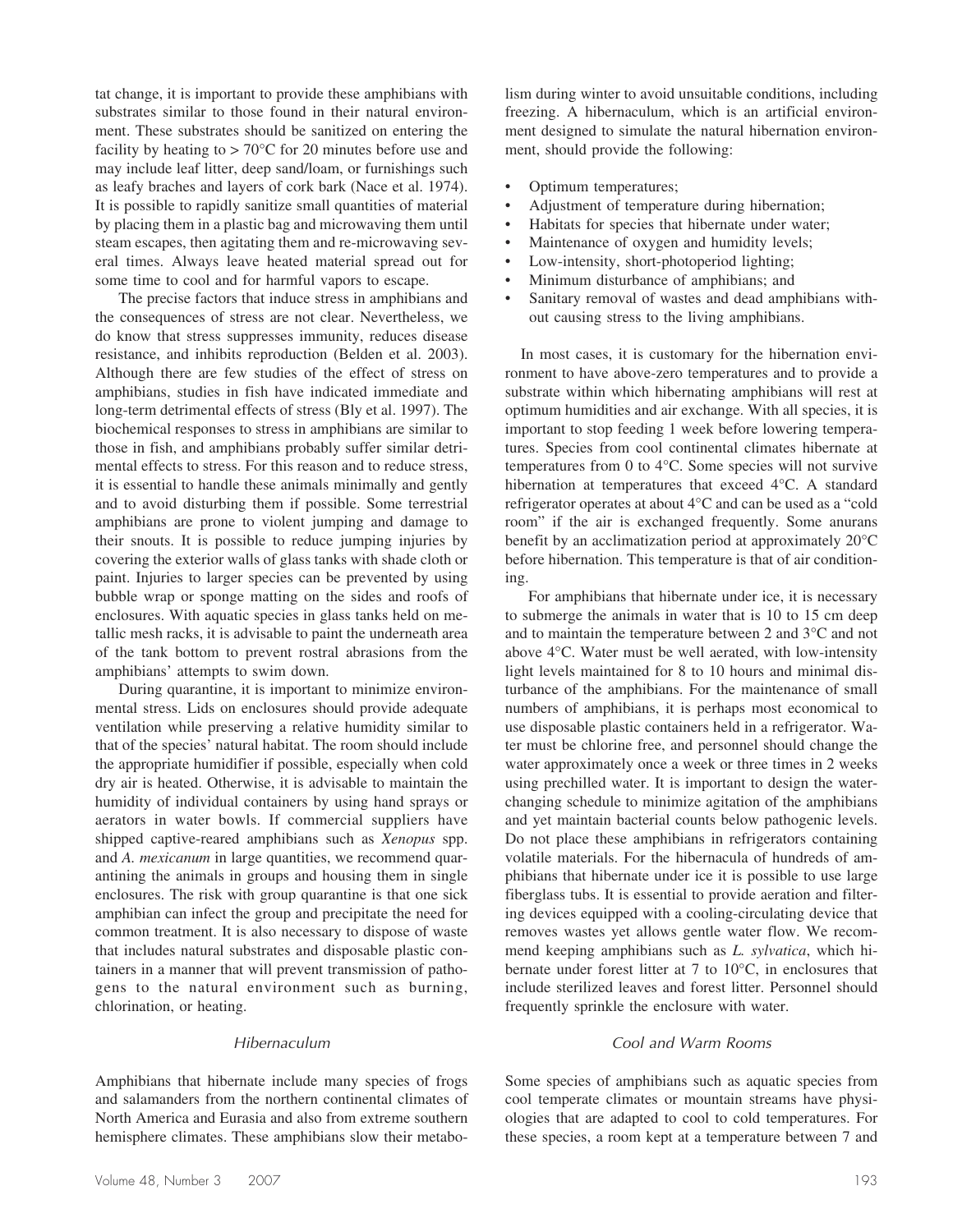12°C with a similar water temperature is suitable. For other species from more moderate climates, which hibernate at 7 to 12°C, it is possible to have a cool room as a hibernaculum. Warm temperate and tropical species of amphibians require a warm room maintained between 25 and 34°C (Nace et al. 1974). If the facility has only a few tropical amphibians, heat lamps and immersion heaters in their pools can provide the higher temperatures that they require. Similar warm temperatures are optimal for invertebrate maintenance and culture. However, with invertebrate rooms, it is necessary to implement strong ventilation coupled with a stable temperature to minimize dust and potential allergies.

#### *Reproduction*

It is difficult to generalize about conditions for the husbandry of amphibian larvae due to their wide variety of ecological niches and physiological requirements (Alford 1999; Feder and Burggren 1992; Hilken et al. 1995; Ultsch et al. 1999). However, in a well-appointed facility, it is important to provide a room that is dedicated to reproduction. A bench area for ovulation and in vitro fertilization is desirable as appropriate protocols become available for the many species that reproduce naturally only with difficulty (Browne et al. 2006b; Michael et al. 2004; Toro and Michael 2004; Wright and Whitaker 2001). Separate racks or spaces for each quarantine group of larvae trays or tanks will help prevent disease transmission. A large double sink will enable the cleaning and sanitation of trays and tanks. We refer interested readers to the section Egg Development and Larval Rearing in Browne and Zippel (2007), which appears elsewhere in this issue.

#### *Laboratories: Space and Equipment*

Laboratories should have well-separated bench areas for necropsy and for reproduction. The minimal requirements are an optical and dissecting microscope, adequate bench space (Figure 3), a sink, the provision of distilled water, and safe storage of hazardous chemicals, including inflammable liquids (http://safety.science.tamu.edu/chemstorage.html).

#### *Administration and General Storage*

The administration room must have the following accessories to fulfill its multiple purposes:

- Shelf and drawer space for the storage of record sheets, files, articles, and books;
- Computer facilities for the keeping and analysis of records;
- General storage space for feed and cages and for services that involve washing equipment, tools, and so forth; and
- A refrigerator and a deep freezer for the storage of feed, therapeutics, media, and other perishable items.



**Figure 3** One of the important functional considerations in laboratories is the provision of adequate bench space. Especially as reproduction technology becomes more generally used, it is essential to provide space for egg-hatching trays and for the induction of adults.

# **Adult Enclosures**

A huge variety of pre-existing enclosures and materials can be used to construct enclosures for amphibians. When planning a facility, the best strategy is to refer to an established facility that has corresponding amphibian care requirements. However, some essential features of enclosures are common to the keeping of all amphibians. In general, enclosures should provide a suitable environment to satisfy the physiological and behavioral requirements of the species housed, to prevent the escape of amphibians and their live food, to enable easy maintenance and monitoring, and to be amenable to stacking in racks and other structures.

# Physiological and Behavioral Factors

A number of specific physiological and behavioral factors affect enclosure design. For example, amphibian species have optimum temperature, humidity, and lighting requirements. Enclosure design will sometimes vary dramatically to satisfy variations in physiological needs at different life stages or when natural seasons are simulated. The most dramatic examples of variations in temperature and humidity requirements are the cold temperatures required for the hibernation of some species and the drying regimes required for promoting aestivation of particular species. In some cases, adults may require only moderate humidity. In contrast, recently metamorphosed individuals may need very high humidity.

The behavior of a species is central to its enclosure design, particularly for species that have sophisticated reproductive behaviors (Hayes et al. 1998) such as the dendrobatids and the mantellas. Some species including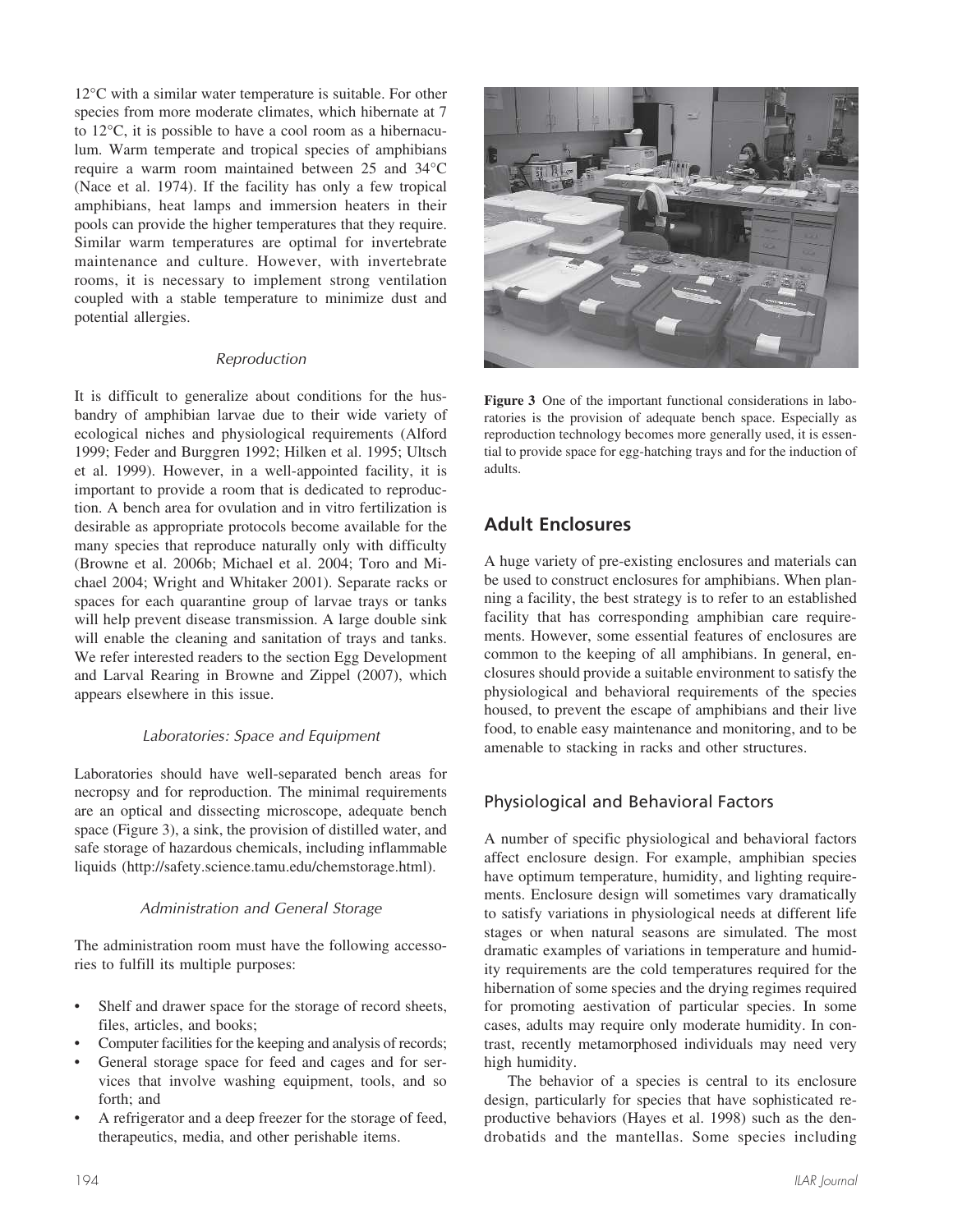dendrobatids engage in complex courtship behavior and, in general, complex maternal care (Schmidt and Henkel 2004). These species need enclosures with structures (normally including suitable vegetation) that provide substrates for their behaviors. For example, the males of some species engage in territorial and agonistic behaviors, therefore these animals must be provided with adequate space. The maintenance of these enclosures will also be different from enclosures with simplified structures and the much lower density of animals. Other examples of the influence of behavior on the design and maintenance of enclosures are cases of amphibians for which the presence of scent marking reduces stress and for which excessive sanitation may be detrimental. Nevertheless, there are species that may thrive at high densities and in enclosures with frequent cleaning, including many temperate climate toads (Browne et al. 2006a,b; Browne et al. 1998) and some ranids (Longo 1987; Rodriguez-Serna et al. 1996).

### Types and Materials

Adult enclosures should constitute the most simple layout possible after consideration of any special needs of the species. For aquatic species, enclosures may vary from aquariums for members of the genera *Xenopus*, *Ambystoma*, or *Pipa* to large flow-through systems for species such as the hellbender (*Cryptobranchus alleganiensis*) or giant salamander (*Andrias japonicus*). For terrariums that house groups of amphibians, the design must accommodate territoriality and provide the size needed for natural reproduction, for example for some small continuous breeders such as the dendrobatid and mantella species. For larger species, it is often possible to keep the animals at high densities if personnel can eliminate feeding hierarchies and can provide adequate sanitation. The numbers of each species will also influence the choice of enclosure types.

However, in addition to any special accommodations, all designs for adult enclosures must provide the following components:

- Fresh water—preferably through automatic systems;
- Lighting and temperature control;
- Ease of cleaning;
- Accessibility to individual amphibians;
- Security of captive amphibians and their live feed;
- Safety for both the amphibians and the animal care personnel;
- Efficient utilization of space;
- Preferably a modular design; and
- Low cost.

Standard aquariums and accessories held in commercial racks can provide the requirements listed above. Personnel can modify plastic containers and glass aquariums for use as enclosures. Plastic pet tanks are especially valuable because they stack in a small volume, are relatively robust, and are insect proof (see Figure 2). Other materials such as fiberglass and concrete afford the possibility for fabricating large tanks, troughs, and flyways. To avoid toxicity from metals, it is important to construct water supply systems from highdensity polyethylene, polypropylene, or nylon. However, because fiberglass, concrete, some plastics, and other materials can leach harmful compounds, it is essential to ascertain their toxicity, to wash the material appropriately, and, if necessary, to allow the compounds to "weather."

The minimum requirements for lids are that they (1) prevent the escape of amphibians and their live feed, (2) provide adequate ventilation for both respiration and the escape of heat, and (3) allow for the passage of ultraviolet  $(UV<sup>2</sup>)$  light. The escape of amphibians can result in death, and the escape of both amphibians and their live feed can result in the spread of pathogens. In humidified rooms, ventilation rates in tanks are balanced between the maintenance of humidity and the removal of excess heat. Humidification of the whole room enables the use of open mesh lids to maximize ventilation (see Figure 1).

#### Size and Numbers

The most valuable resources for decisions about the size of enclosures are the experiences of other individuals and institutions. As a specific example, in the case of the mediumsized adult Wyoming toad (*B. baxteri*), Browne et al. (2006b) kept four individuals in 45-L glass aquariums with a 25-cm-thick sponge mat and a cork bark slab for shelter or basking. Standard fluorescent lights in the aquarium and lights set on a timer simulated natural daylight hours. A water tray (10 cm diameter  $\times$  2 cm depth) was placed at one end. The tanks and sponge mats were cleaned daily. Each aquarium housed four female or six male toads (Figure 4).

#### Arrays and Racks

Most commercial reptile racks are suitable for toads and ground frogs that are poor climbers. However, many frogs, especially tree frogs, and burrowing amphibians including many salamanders and caecilians need tight-fitting covers to prevent their escape. Although a problem with all racks is that disease easily spreads between enclosures, it is possible to minimize this problem by using partly independent drainage systems for each tank and by wearing gloves and using other barrier techniques during servicing (Gutleb et al. 2001).

### Artificial Lighting, Heating, and Humidity

It is customary to program lighting to simulate natural light cycles. As the latitudes move from the equator, the seasonal differences in the daily cycle become more pronounced. Tropical amphibians generally thrive with 12 hours of light-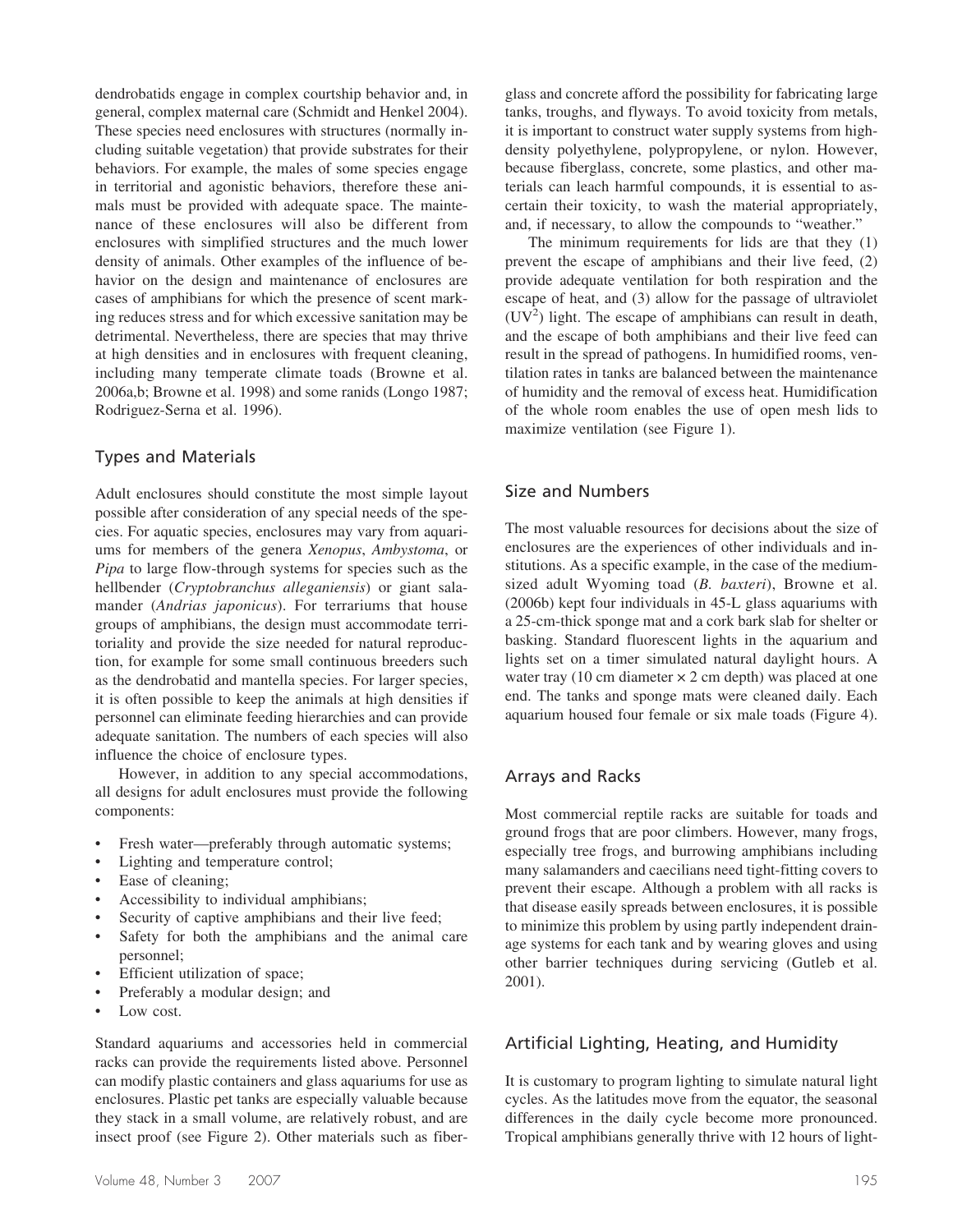

**Figure 4** Arrays of standard commercial glass aquariums with fluorescent and other lighting often offer the best housing system. It is necessary to place the aquariums in well-quarantined areas and, if in zoos, in well-quarantined rooms. From Browne RK, Seratt J, Vance C, Kouba A. 2006b. Hormonal induction with priming and in vitro fertilisation increases egg numbers and quality in the Wyoming toad (*Bufo baxteri*). Reprod Biol Endocrinol 4:43. Available online (Biomed Central: The Open Access Publisher).

ing. Substrate temperature gradients produced by heating elements beneath the cage floor may be more effective than photothermal gradients, especially for nocturnal or secretive amphibians. Many adult and larval amphibians bask in the sun or use temperature gradients to regulate body temperatures above ambient levels to increase growth rates of digestion and development and to fight infection (Browne and Edwards 2003; Feder and Burggren 1992; Maniero and Carey 1997; Ultsch et al. 1999). Basking amphibians have mechanisms to prevent water loss through the skin and tend to be more tolerant of low humidity (Withers et al. 1984).

There is surprisingly little information on the effect of different combinations of visual and UV light on amphibian health. Middle-wavelength ultraviolet light  $(UVB^2)$  from 285 to 320 nm penetrates the skin and enables the synthesis of vitamin  $D_3$  in many vertebrates (Holick 1989), with peak conversion at 297 nm (MacLaughlin et al. 1982). Some species of amphibians may require UVB light for calcium metabolism, normal behavior, and reproduction. The requirement of UVB for cryptic nocturnal rainforest species is not known. However, Carmen et al. (2000) have shown that nocturnal geckos are more sensitive to UVB and convert  $D<sub>3</sub>$ with limited exposure at dusk/dawn. In addition, many cryptic nocturnal frogs hide in plain sight where they would receive substantial UVB exposure during daylight hours during periods of inactivity. Consequently, it is important to provide UVB to all captive amphibians by exposing the animals to one of the following: to natural sunlight, through specialized skylights manufactured from clear polymers that are transparent to UVB (e.g., Polycast Solacryl<sup>®</sup>); or to artificial lighting sources that produce UVB.

A wide variety of artificial lighting systems are available for the provision of UVB for captive husbandry of amphibians and reptiles. It is customary to classify these systems as (1) fluorescent, (2) mercury vapor, and (3) halogen, on the basis of the lighting technology used to generate UVB. The following brief summaries of these systems include the pros and cons of each.

- 1. **Fluorescent lamps** currently comprise the most widely used technology for the provision of UVB for captive amphibian husbandry. These lamps contain mercury vapor at very low pressure, which produces short-wave ultraviolet light  $(\text{UVC}^2)$  (at 185 and 254 nm), when an electrical arc passes through the bulb. This UVC is converted to longer UVB, UVA (ultraviolet light from 320 to 400 nm in wavelength), and visible wavelengths (> 400 nm) after striking a mixture of phosphors that coats the inside of the lamp. Commercial suppliers market fluorescent lamps in a variety of forms such as linear T8 and T12 bulbs and U-shaped or spring-shaped compact fluorescent bulbs. Advantages include high-energy efficiency, low heat output, and moderate cost. Disadvantages include low heat output (if one seeks a basking thermal gradient), frequently low levels of UVB emission, and relatively short bulb life (6 months to 1 year before replacement due to decreasing UVB production).
- 2. **Mercury vapor lamps** utilize the same principle as fluorescent lamps but at a higher pressure of mercury vapor, resulting in longer wavelength emission without the use of phosphors. Suppliers frequently market these lamps in a "self-ballasted" design, which operates on normal line voltage in standard incandescent fixtures. Advantages include higher emissions of UVB, the potential for illuminating larger areas, and substantial heat output for creating thermal gradients for larger animals in large enclosures. Disadvantages include high cost, high wattage of available lamps, excessive heat output for smaller enclosures, and short lamp life of selfballasted models.
- 3. **Halogen lamps** function similarly to that of a standard incandescent bulb, whereby a resistive filament is heated until it glows and emits light. In halogen versus standard incandescent lamps, a mixture of halogen gases within the bulb extends bulb life. We believe that halogen lamps are applicable for use with captive animals based on our coauthor's recent evaluation (T.H., manuscript in preparation) of two lamp models manufactured by Eiko, Ltd. (Shawnee, KS) for provitamin  $D_3$  conversion and UVB irradiance relative to other lamp technologies available on the market. The results of this evaluation (T.H., manuscript in preparation) indicate substantial advantages over other available lighting for UVB production, including a 5- to 20-fold increase in conversion of provitamin  $D_3$  relative to other lamps, very low cost of bulbs, versatile fixtures that allow for directed and focused illumination, a potential 2-yearplus lamp life, and moderate heat output that is suitable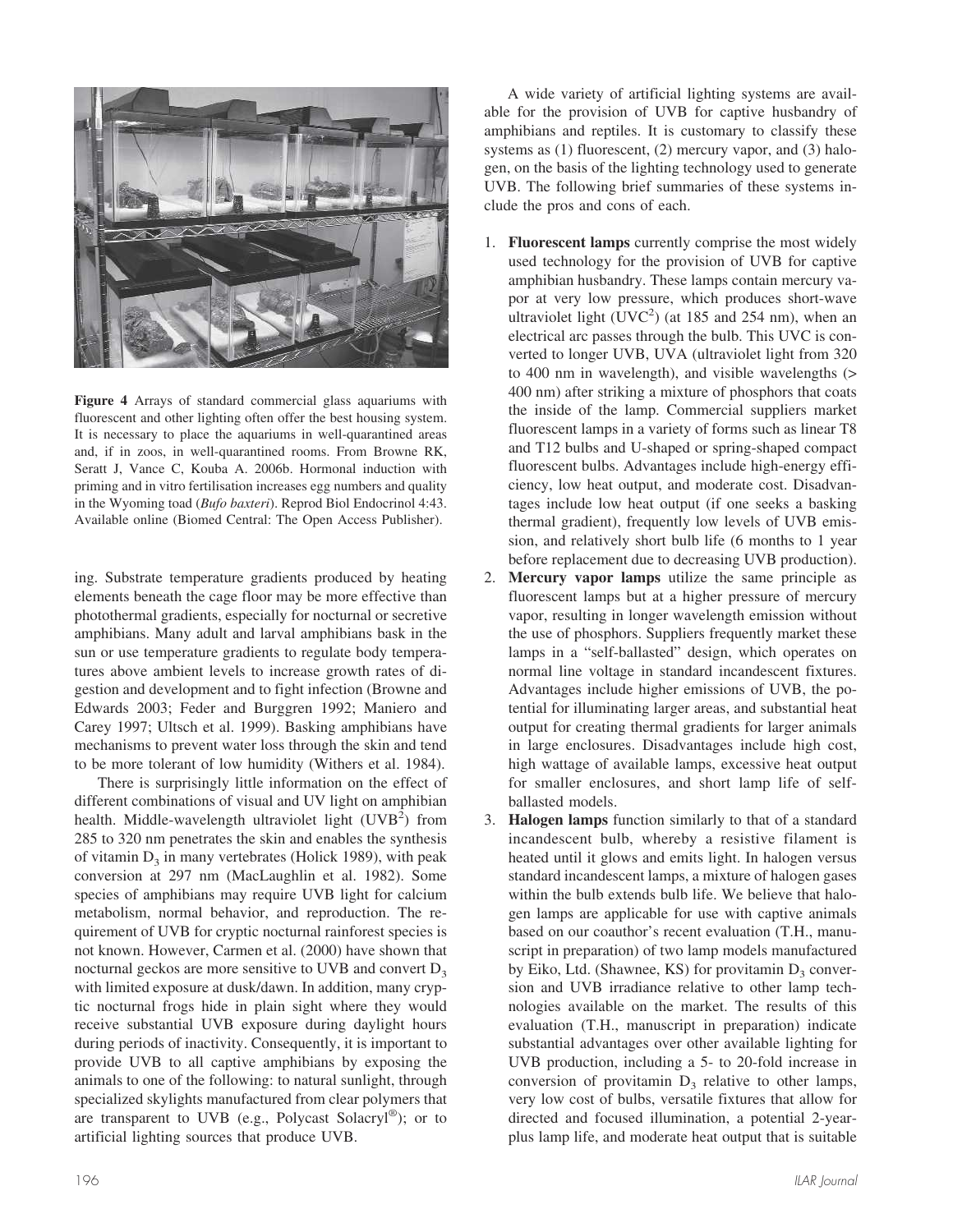for creating thermal gradients in small enclosures. Disadvantages include the need for specialized fixtures to run the bulbs (12V low voltage lamp) and limited utility in very large enclosures.

Readers should also note that UVB will not penetrate through normal glass or through most clear plastics. Thus, it is necessary to situate lighting from any UVB source so that it directly illuminates the enclosure and does not pass through any transparent materials. One should use screening—typically either aluminum or vinyl-coated fiberglass in the lid of enclosures to provide direct transmission of light to amphibians. Finally, to maximize the passage of light, one should choose the largest mesh size that prevents the escape of prey items.

### Water, Substrates, and Shelter

Amphibians do not drink through their mouths. Instead, aquatic species absorb water through the skin, and some terrestrial anurans have a specialized area of skin in the pelvic region to absorb water. If flow-through systems are not available, shallow water dishes, moist substrates, and spraying are appropriate for terrestrial amphibians.

Terrestrial amphibians tend to ingest substrates when feeding, and they sometimes can develop impactions (blockages) or punctures of the stomach or intestine that are frequently lethal. The provision of wood chips and artificial potting soil is appropriate and effective as long as it is free of fertilizer, which can be particularly harmful to amphibians. Suitable materials for substrates are green moss, sphagnum moss, peat moss with sand, leaf litter, gravel, loamy soil, ground coconut pith, and plastic grid. Plastic grids work well with amphibians that forage over dry ground, including toads and other ground anurans. Except for toxic species and mimics, most amphibians rely on camouflage for protection. Providing shelter and hiding places is important with the amount and type dependent on the species, life stage, and density. In nature, ambush predators reside completely or partially under shelter particularly during daylight hours. These species probably suffer stress when exposed. The susceptibility of amphibians to stress from exposure is apparently reduced in toxic species such as bufonids and aposematic dendrobatids. These species quickly adapt to open environments and move about freely (Schmidt and Douglas 2003).

# **Water Sources and Water Quality**

Water from either a natural or a treated source (e.g., municipal water supply) is not a pure substance but is instead a suspension and solution of various organic and inorganic components. These additional substances in the water supply might be required to maintain the organism, might have no effect on the organism, or might be detrimental. The

overall concentrations of these substances in a supply of water are customarily grouped together under the term "water quality." This grouping includes all aspects of the water (e.g., pH, inorganic salts, organic compounds, metabolic waste products, dissolved gases, and bacterial suspensions).

It is essential to equip the amphibian facility with a reliable supply of suitable water with appropriate hardness for osmotic regulation, trace elements for metabolic functions, and pH. Municipal water supplies vary considerably in these characteristics depending on the original source of the water and its treatment. The composition of the water may also vary from one time to another depending on the treatment and supply changes. Municipal water generally has chlorine or chloramines added for sanitization, and these compounds may be toxic to both adults and larvae. Municipal water also frequently has low oxygen concentration and is best aerated to remove unwanted volatile compounds and for oxygenation. Aeration also lowers harmful high gas concentrations due to supersaturation.

Although investigators have used municipal water for general services or for the water bowls of terrestrial amphibians, we caution that its use may not be optimal. We advise against using untreated municipal water supplies for aquatic gill-breathing forms. We and DeNardo (1995) believe also that it is beneficial to treat water at a minimum to remove chlorine, chloramines, copper, and organic compounds. A good guideline is to meet the standards prescribed for fish (Boyd 1979; Lucas and Southgate 2004; Wheaton 1977). Most municipal water should be within the acceptable limits of most amphibians for salinity, alkalinity and hardness, fluorides, heavy metals, microorganisms, pH, and toxicants; but the water should undergo periodic testing. It is possible to obtain general values of these qualities from the water supplier. If the source of water is from treated effluent, it may be desirable to remove organic microcontaminants through the use of carbon filters. Municipal water departments may add copper sulfate to water supplies to control algal growth, particularly in the fall and spring. They may also introduce copper and zinc to the supply through facility piping (i.e., copper pipe). Copper and zinc sulfate are toxic, inhibit tadpole growth and can significantly increase mortality, and may have a synergistic toxic effect (Herkovits and Alejandra 1998). The addition of Versene® (EDTA) at 50 mg/L of water will remove copper and zinc sulfate.

### Oxygen

The saturation concentration of oxygen increases as temperatures decrease. The very cold waters in mountain streams enable species such as cryptobranchids and the Lake Titicaca frog (*Telmatobius* spp.) to survive by the intake of oxygen through their highly folded increased skin area (Figure 5). It is necessary for the oxygen concentration of warm water amphibians to be  $> 5$  mg/L and for cold water amphibians, 8 mg/L (Table 1).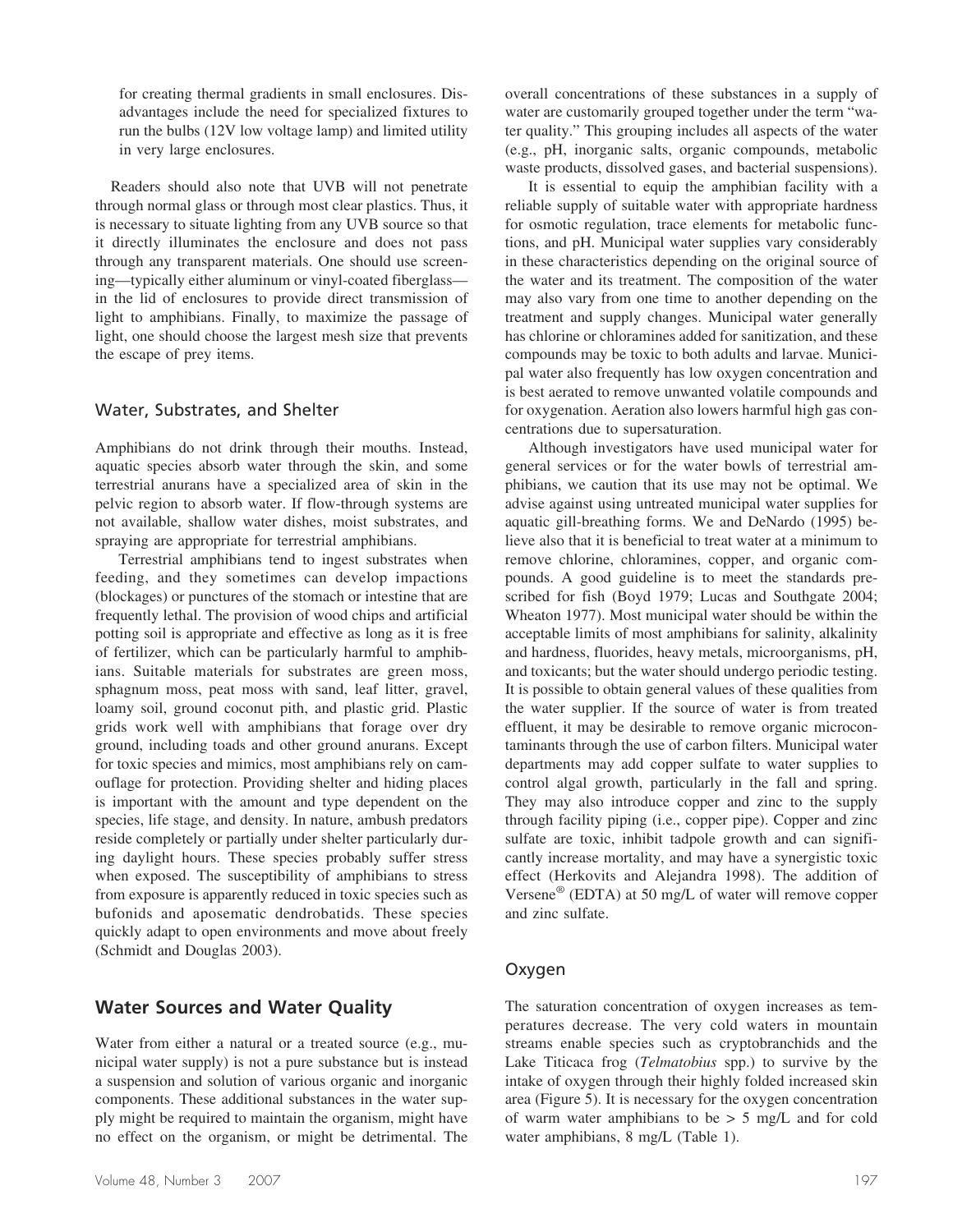

**Figure 5** The Lake Titicaca frog (*Telmatobium* spp.) has very wrinkled skin to enable more rapid oxygen uptake during its submerged aquatic life in the frigid waters of Lake Titicaca, Bolivia. Donated to the author by Danté Fenolio, University of Miami, Coral Gables, FL.

## Polychlorinated Biphenyls (PCBs<sup>2</sup>) and Other Toxicants from Plastics

The benefits of using plastic piping, containers, and instruments for many applications in amphibian quarters are their ease of use and favorable cost; however, these products are not without danger, especially when they come into contact with the water supply. Phenolic and acrylic plastics may contribute significant levels of PCBs to the water. It is important to balance the use of polyvinyl chloride with the available alternatives. A flush of the supply the first thing each day will reduce the levels of chlorinated biphenyls or other compounds that may have dissolved in static water in the pipes. In any case, it is necessary to rate all piping for use in potable water supplies. Some municipalities may also add phosphates to minimize the leaching of lead from old pipes, yet phosphates are known to be toxic to amphibians. Some species of amphibians have species-specific sensitivities. In extreme cases, low-level phosphates interfere with calcium metabolism, cause tetanic seizures, and eventually result in death (Stiffler 1993).

#### Gas Supersaturation

It is possible to supersaturate municipal and well water with dissolved gases (especially nitrogen and carbon dioxide, but sometimes even oxygen). However, in aquatic animals, exposure to these gases can cause gas-bubble disease, a condition similar to the "bends" in divers. Supersaturation is

generally problematic only in the winter when the water is especially cold and capable of holding higher levels of dissolved gases. Pressurizing the water for transfer in piping exacerbates this condition. The treatment for supersaturation is degassing, which personnel can accomplish by aerating the water, heating the water, or simply allowing the water to stand until it reaches equilibrium with the surrounding air. Aerating water to remove gas might seem counterintuitive, but remember that the water is supersaturated from being under pressure, and aeration at atmospheric pressure will bring the water back to equilibrium at atmospheric pressure quickly. Heating the water to room temperature will lower its ability to hold dissolved gases.

### Copper

Copper is a very common component of potable water plumbing systems. Copper also exists in some well water supplies. It dissolves in many acids and forms chemical complexes with ammonia in water. Copper is also very toxic to many aquatic organisms. When water is allowed to stand in copper piping for any length of time (i.e., overnight), some of the copper will dissolve. When the water is then used in an amphibian enclosure, copper is added to the system, which may have detrimental effects on the inhabitants. Thus, it is essential to flush this static water before using the water. Studies with *R. pipiens* have shown that concentrations as low as 0.15 mg/L will kill 50% of newly hatched tadpoles in 72 hours (Landé and Guttman 1973).

### Chlorine as  $Cl<sub>2</sub>$  and Chloramines

Municipal water suppliers generally use chlorine as an antibacterial agent, and chlorine may be present in concentrations of > 9 mg/L in some tap water. The concentration of chlorine in municipal water supplies can vary greatly from day to day, or even hour to hour, depending on conditions at water treatment facilities. Arthur and Eaton (1971) have noted that concentrations as low as 0.0034 mg/L have reduced reproduction in fathead minnows (*Pimephales promelas*) within 72 hours, and at 0.15 mg/L, the lethal concentration was  $100\%$  (LC<sub>100</sub>). Esvelt et al. (1971) also reported that the 96-hour median lethal concentration

**Table 1 Saturated concentration of dissolved oxygen (mg/L) in fresh water at temperatures from 0°C to 30°C***<sup>a</sup>*

|           |           | 4         |           |           |          | 12        | 14        |
|-----------|-----------|-----------|-----------|-----------|----------|-----------|-----------|
| 14.5      | 13.8      | 13.0      | 12.4      | 11.8      | 11.3     | 10.8      | 10.3      |
| 16<br>9.9 | 18<br>9.4 | 20<br>9.1 | 22<br>8.7 | 24<br>8.4 | 26<br>8. | 28<br>7.8 | 30<br>7.5 |
|           |           |           |           |           |          |           |           |

*a* Data adapted from Lucas JS, Southgate PC, eds. 2004. Aquaculture: Farming Aquatic Animals and Plants. Oxford: Blackwell.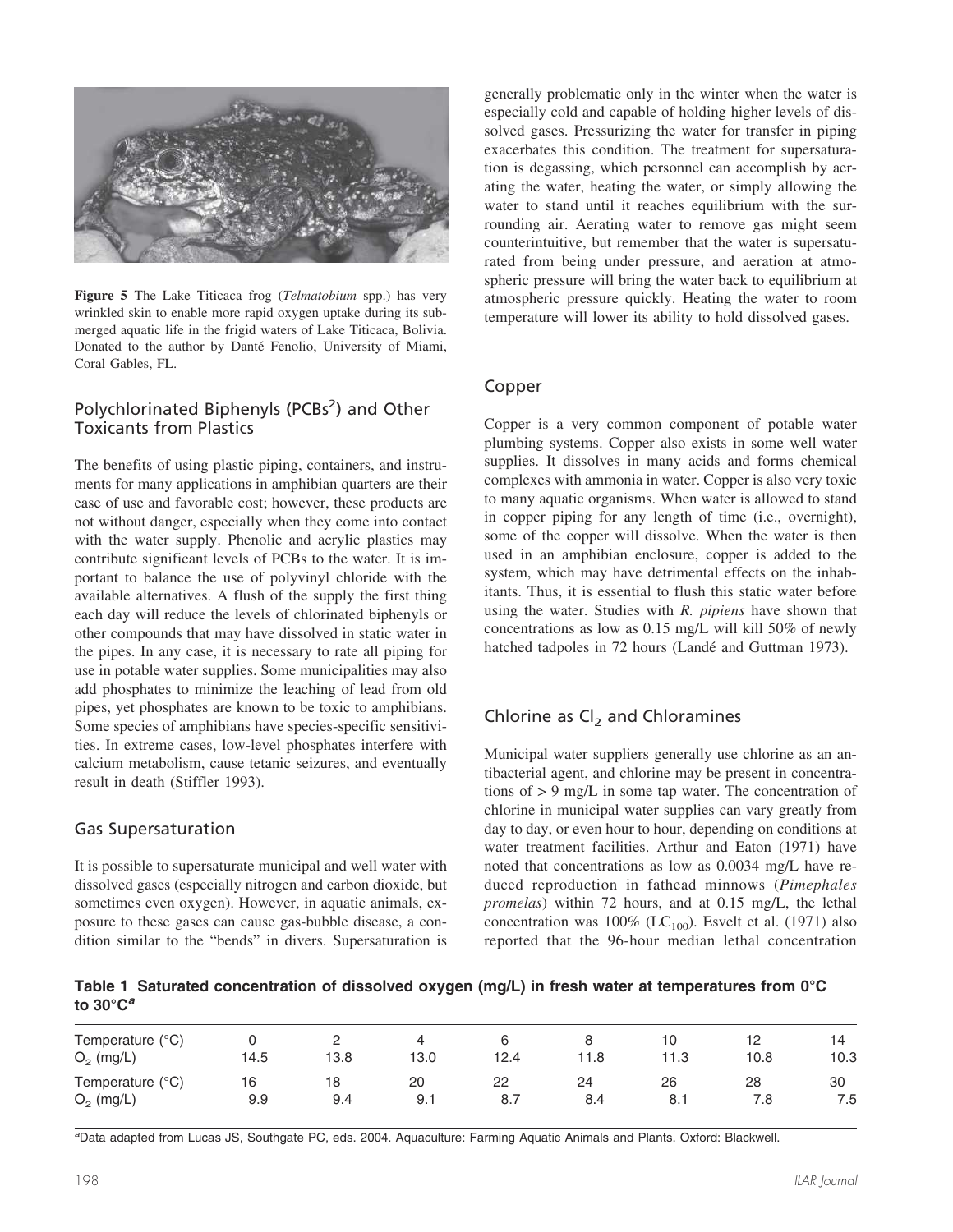$(LC_{50}^{1}LC_{50}^{2})$  for shiners (*Notemigonus chrysoleucas*) was as low as 0.19 mg/L.

The concentrations of chlorine in municipal water supplies are many times greater than the minimum lethal concentrations for many aquatic life forms. For this reason, it is essential to remove chlorine from the aquatic environment of gill-breathing animals either chemically or by "aging" the water for several days. Aging allows time for the chlorine to dissipate out of the water, and the dissipation proceeds more rapidly when the water is well aerated and warmed. Unfortunately, many municipal water suppliers no longer use simple chlorine as a bactericidal agent. Instead, they are now using chloramines (NH<sub>2</sub>Cl, NHCI<sub>2</sub>, NCl<sub>3</sub>), a more stable group of compounds that do not readily dissipate from water, which greatly increases the aging time required. The action and toxicity of chloramines are virtually the same as those of free chlorine (Tompkins and Tsai 1976). It is possible to remove both chlorine and chloramines from water with a variety of chemicals, the most common of which is sodium thiosulfate  $(Na_2S_2O_3)$ . This compound reduces the free chlorine to the nontoxic chloride ion. When thiosulfate reacts with chloramines, there is also a release of toxic ammonia in small quantities, which may present a separate problem.

# Nitrogen as Ammonia/Ammonium  $NH_{3}/NH_{4}^{+}$

The majority of metabolic wastes from amphibian larvae and gill-breathing adult amphibians are in the form of ammonia. Ammonia generally enters the aquatic environment as a metabolic waste product of protein respiration, as well as from the bacterial decomposition of organic matter. Ammonia may also be present in municipal water supplies, especially if chloramines are used as an antibacterial agent.

Research has shown that ammonia is an extremely toxic compound with lethal concentrations as low as 0.2 mg/L for rainbow trout fry (*Salmo gairdneri*; Liebmann 1960). Other reports indicate that only slightly higher concentrations kill Atlantic salmon (*Salmo solar*; Herbert and Shurben 1965) and adult rainbow trout (Ball 1967). There is evidence to suggest that many amphibian species may be more tolerant to ammonia than are fish. Leopard frog larvae (*Rana pipiens*) exposed to ammonia chloride concentrations as high as 0.5 mg/L showed little evidence of reduced growth or increased developmental problems (Jofre and Karasov 1999). In comparison, Jofre and Karasov (1999) reported observing toxic effects in green frogs (*Rana clamitans*) only at concentrations > 0.6 mg/L whereas American toads (*Bufo americanus*) tolerated concentrations up to 0.9 mg/L.

In an aqueous solution, ammonia has two forms: the un-ionized ammonia molecule  $NH<sub>3</sub>$ , which is extremely toxic, and the notably less toxic but still dangerously toxic ionized ammonium in  $NH_4^+$ . Tabata (1962) reported that  $NH<sub>3</sub>$  was 50 times more toxic to fish than the ionized form of ammonium. These two forms of ammonia are in equilibrium in aqueous solutions that are both temperature and pH dependent, as shown in the following:

$$
NH_3 + H_2O \leftrightarrow NH_4^+ + OH^-
$$

As the temperature increases and the water becomes more basic ( $pH > 7$ ), the left side of the equation is favored, increasing the concentration of the toxic ammonia molecule. High temperature further exacerbates the situation because of the increased metabolism of animals held in the enclosure. Thurston et al. (1974) experimentally established this relationship (see Table 1). Most assay methods measure the total nitrogen of both ammonia and ammonium ions. To determine the true potential toxicity of the test results, it is also necessary to measure pH and temperature. One can then use Table 2 to establish the amount of the more toxic ammonia in the water environment. Certain bacteria efficiently remove ammonia from the aquatic environment. In an emergency, personnel can implement water changes or use chemical resins like AmLock® or AmRid® or similar products to remove ammonia.

## Nitrogen as Nitrite NO<sub>2</sub>

Nitrites  $(NO<sub>2</sub><sup>-</sup>)$  form in the aquatic environment when nitrifying bacteria oxidize ammonia/ammonium (the first step of biological filtration). The toxicity of nitrites in the aquatic environment is similar to that of free molecular ammonia in some species. Russo et al. (1974) experimented extensively with rainbow trout (*S. gairdneri*) and found minimum lethal levels at 0.14 mg/L over a 10-day period. Other investigators have also observed species-specific toxicity of nitrites in amphibians. Blaustein et al. (1999) reported that nitrite concentrations of 0.88 mg/L were seven times more toxic to

**Table 2 Percentage of total ammonia in the toxic unionized form for temperatures from 5 to 30°C and pH values from 6 to 9. As the solution becomes alkaline at pH >7, the toxicity of total ammonia rapidly increases as the unionized form increases. Toxicity of total ammonia also increases rapidly with increased temperature***<sup>a</sup>*

|                              | рH                |      |                |                          |           |                          |      |  |  |
|------------------------------|-------------------|------|----------------|--------------------------|-----------|--------------------------|------|--|--|
| Temperature<br>$(^{\circ}C)$ | 6.0               |      |                | 6.5 7.0 7.5 8.0          |           | 8.5                      | 9.0  |  |  |
| -5                           | 0.01              |      | 0.04 0.13 0.39 |                          | 1.23      | 3.80                     | 11.1 |  |  |
| 10                           | 0.02 <sub>1</sub> |      | $0.06$ $0.19$  |                          | 0.59 1.83 | 5.56                     | 15.7 |  |  |
| 15                           | 0.03              | 0.09 |                |                          |           | 0.27 0.86 2.67 7.97      | 21.5 |  |  |
| 20                           | 0.04              |      |                | 0.13 0.37 1.24 3.82 11.2 |           |                          | 28.4 |  |  |
| 25                           | 0.06              | 0.18 |                | 0.57 1.77 5.38           |           | 15.3                     | 36.3 |  |  |
| 30                           | 0.08              |      |                |                          |           | 0.25 0.80 2.48 7.46 20.3 | 44.6 |  |  |

*a* Data adapted from Thurston RV, Russo RC, Emerson K. 1974. Aqueous ammonia equilibrium calculations. Bozeman: Montana State University, Fisheries Bioassay Laboratory Technical Report 74-1. p 18.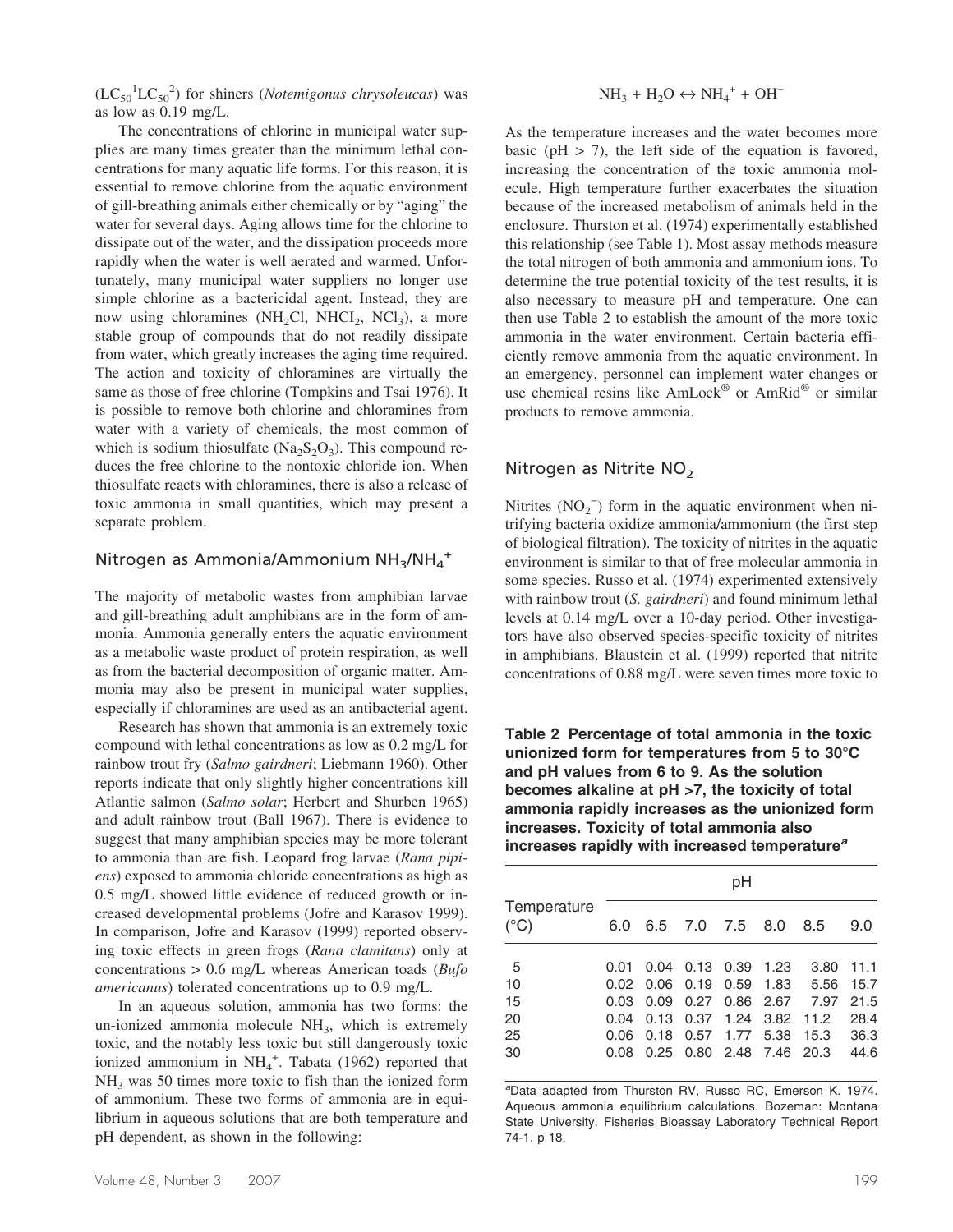the spotted frog (*Rana pretiosa)* than to the red-legged frog *(Rana aurora*) and the Pacific treefrog (*Hyla regilla*) (Blaustein et al. 1999). As with ammonia, bacterial action oxidizes nitrites. In a balanced environment, it is possible to safely remove these toxins without injuring the housed organism. This is the second step in biological filtration. The presence of nitrite warrants corrective action and further monitoring of aquatic systems.

### Nitrogen as Nitrate NO<sub>3</sub>

Nitrates  $(NO<sub>3</sub><sup>-</sup>)$ , the final product of ammonia nitrogen oxidation in biological filtration, form by the action of nitrifying bacteria on nitrites. Unlike ammonia and the nitrite ion, nitrates are substantially less toxic to aquatic vertebrates. Westin (1974) identified the  $LC_{50}$  values of a study group within a certain period of time (in this case, 96 hours) for several fish species, which range from 900 to 2000 mg/L. In the wood frog (*Rana sylvaticus*), Jefferson salamander (*Ambystoma jeffersonianum*), spotted salamander (*Ambystoma maculatum*), and American toad (*Bufo americanus*) eggs, Laposata and Dunson (2004) reported that there was no effect on hatching to 40 mg/L, and the effect was considerably lower than the fraction of the milligram per liter  $LC_{50}$  observed for ammonia and nitrites. Based on these data, the presence of low to moderate levels  $\left($ <1.5 mg/L) of nitrates is not considered a great problem in an aquatic system; as the final product of nitrification, it is possible to use the existing nitrates as a gauge to determine the effectiveness of biofiltration. Still, concentrations > 2.5 mg/L have produced sublethal effects on amphibians (Rouse et al. 1999) and should be considered a problem that needs immediate attention. The buildup of nitrates over time is an indication of insufficient water changes, which personnel should address by increasing water-change frequency.

### Carbon Dioxide

The upper limit for carbon dioxide is 6 mg/L. Good aeration should keep the system below this concentration. As carbon dioxide levels increase, the pH tends to decrease.

# pH (Acidity/Alkalinity)

pH is a measurement of acidity and alkalinity (range 0-14, with 7 as neutral). In the wild, most unpolluted fresh water that amphibians inhabit has a pH value between 6.5 and 8.5 (Ultsch et al. 1999). The pH must remain relatively constant to preserve aquatic life even though there are continuous amounts of both hydrogen and hydroxide ions entering the aquatic system. The natural aquatic system has pHstabilizing chemicals called buffers, among which the carbonic acid/carbonate buffer is one of the most important in fresh water systems.

The pH requirements differ from species to species with the majority of pond species, which favor slightly basic water, and those from streams, from peat bogs, in forests, or pools, which have large amounts of decaying vegetation acidic water (Ultsch et al. 1999). Low pH in particular increases the lability and toxicity of metals (Beattie and Tyler-Jones 1992; Glooschenko et al. 1992). However, some species such as those that normally breed in acidic bogs (e.g., Pine Barrens tree frog, *Hyla andersonii*; Conant and Collins 1991) will still reproduce in town water (Riverbanks Zoo breeding program). We advise the amphibian keeper to research pH requirements for each individual species to establish a suitable environment in captivity.

# **Staff and Management Systems**

## Trained Staff

Until the amphibian conservation crisis took place, the majority of captive-reared amphibians used in laboratory projects had been species that investigators had selected for their hardiness and ease of reproduction. In those cases, staff trained in general animal husbandry or even as laboratory technicians have typically sufficed. However, in captive breeding programs for threatened amphibians, it has become imperative to employ staff who have specialist training in amphibian husbandry. Both staff and supervisors should be familiar with proper husbandry techniques. Institutions have recently introduced specialist training programs for amphibian keepers. For example, the American Association of Zoos and Aquariums has a model course in Amphibian Biology and Management with the goal to "provide a solid background in amphibian biology as it relates to husbandry, breeding, conservation and cooperative programs" (http://www.aza.org/prodev/Amphibians/). To enable the best staff performance, it is essential to provide well-designed and carefully provisioned facilities that are coupled with unambiguous and efficient management systems.

### Management Systems

Management systems should provide the highest possible standards for the care of captive amphibians, especially with regard to quarantine and the ethical implementation of humane treatment. These standards should include the following important components:

- 1. Strict schedules to guarantee the provision of quarantine, clean water, food, cleaning, and monitoring.
- 2. Meaningful information systems to record and collate information on the history (including provenance) and condition of each individual. It is also necessary to record information that can be used to further husbandry techniques and reproduction.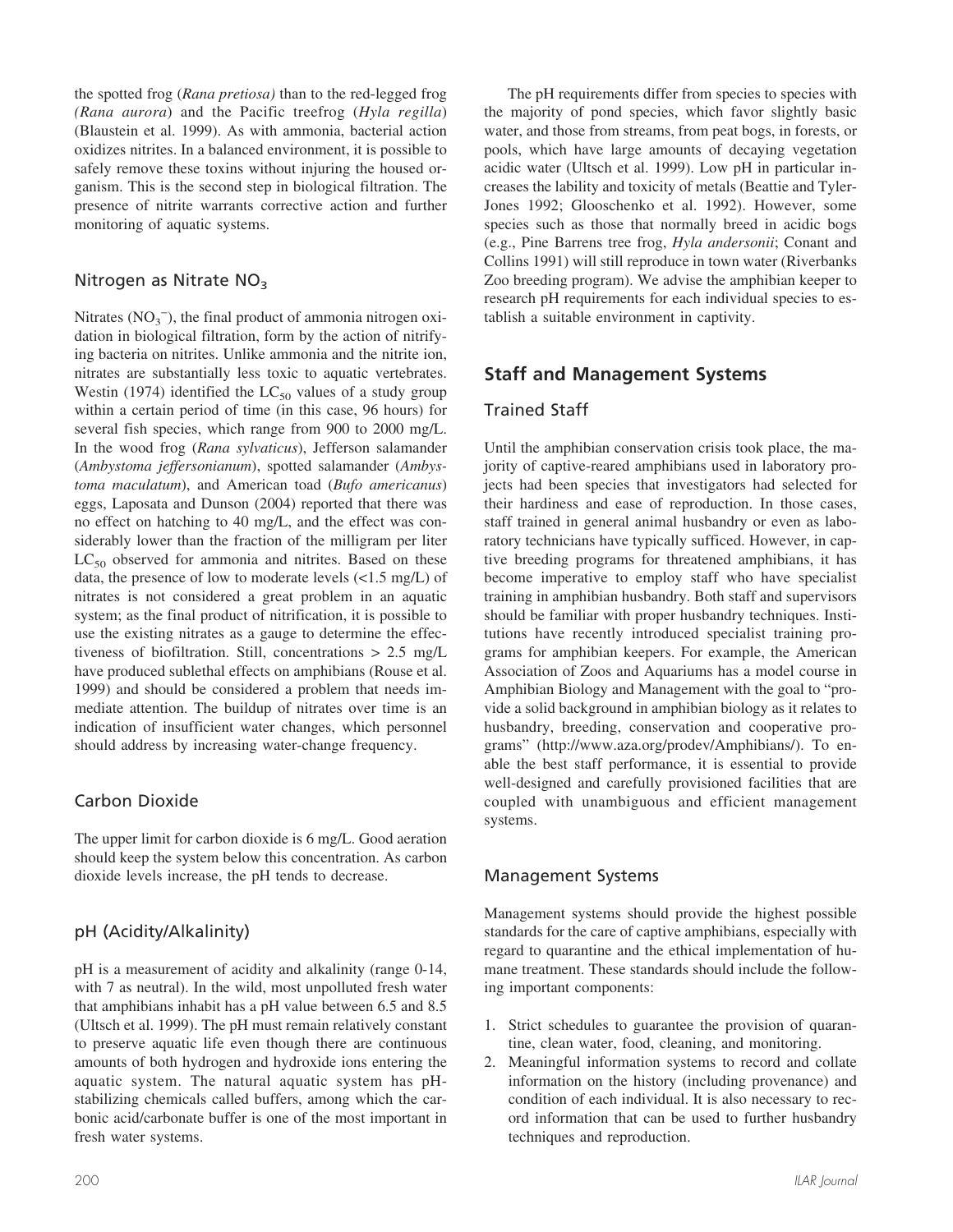- 3. Individual responsibilities of particular staff for specific aspects of care.
- 4. Monitoring of health through regular examination and with condition indices and identification of causal factors where problems in health occur (necropsies by veterinary staff).

## **Acknowledgment**

The authors acknowledge the assistance of Susan Vaupel, whose editing contributed so much to this manuscript; and the amphibians thank her even more.

### **References**

- Alford RA. 1999. Ecology: Resource use, competition, and predation. In: McDiarmid RW, Altig R, eds. Tadpoles: The Biology of Anuran Larvae. Chicago: University of Chicago Press. p 240-278.
- ARC [Amphibian Research Centre]. 2007. Amphibian Research Centre Web tour, ARC Containers: On the Inside. Available online (http:// frogs.org.au/arc/container.php, Design Document http://frogs.org.au/x/ pdf/container\_design.pdf).
- Arthur JW, Eaton G. 1971. Chloramine toxicity to the amphipod, *Gammarus pseudolimnaeus*, and the fathead minnow, *Pimephales promelas*. J Fish Res Bd Can 28:1841-1845.
- Ball IR. 1967. The relative susceptibilities of some species of freshwater fish to poisons. I. Ammonia. Water Res 1:767-775.
- Barnett SL, Cover JF, Wright KM. 2001. Amphibian husbandry and housing. In: Wright KM, Whitaker BR, eds. Amphibian Medicine and Captive Husbandry. Malabar FL: Krieger Publishing Company. p 34-61.
- Beattie RC, Tyler-Jones R. 1992. The effects of low pH and aluminum on breeding success in the frog *Rana temporaria*. J Herpetol 26:353-360.
- Belden LK, Moore IT, Mason RT, Wingfield JC, Blaustein AR. 2003. Survival, the hormonal stress response, and UV-B avoidance in Cascades frog tadpoles (*Rana cascadae* ) exposed to UV-B radiation. Funct Ecol 17:409-416.
- Berger L, Speare R, Hines HB, Marantelli G, Hyatt AD, McDonald KR, Skerratt LF, Olsen V, Clarke JM, Gillespie G, Mahony M, Sheppard N, Williams C, Tyler MJ. 2004. Effect of season and temperature on mortality in amphibians due to chytridiomycosis. Aust Vet J 82:434- 439.
- Blaustein A, Marco A, Quichano C. 1999. Sensitivity to nitrate and nitrite in pond-breeding amphibians from the Pacific Northwest, USA. Environ Toxicol Chem J 18:2836-2839.
- Bly JE, Quiniou SM, Clem LW. 1997. Environmental effects on fish immune mechanisms. Dev Biol Stand 90:33-43.
- Boyd CE. 1979. Water Quality in Warmwater Fish Ponds. Auburn: Auburn University.
- Boyle DG, Boyle BD, Olsen V, Morgan JA, Hyatt AD. 2004. Rapid quantitative detection of chytridiomycosis (*Batrachochytrium dendrobatidis*) in amphibian samples using real-time Taqman PCR assay. Dis Aquat Org 60:141-148.
- Brenner FJ. 1966. Influence of light and temperature on reproduction and hibernation in amphibians and reptiles. Yrbk Am Phil Soc 1966:319- 322.
- Browne RK, Clulow J, Mahony M, Clark A. 1998. Successful recovery of motility and fertility of cryopreserved cane toad (*Bufo marinus*) sperm. Cryobiology 37:339-345.
- Browne RK, Edwards DL. 2003. The effect of temperature on the growth and development of green and golden bell frogs (*Litoria aurea*). J Therm Biol 28:295-299.

Browne RK, Pomering M, Hamer AJ. 2003. High density effects on the

growth, development and survival of *Litoria aurea* tadpoles. Aquaculture 215:109-121.

- Browne RK, Seratt J, Li H, Kouba A. 2006a. Progesterone improves the number and quality of hormonally induced Fowler toad (*Bufo fowleri*) oocytes. Reprod Biol Endocrinol 4:3.
- Browne RK, Seratt J, Vance C, Kouba A. 2006b. Hormonal induction with priming and in vitro fertilisation increases egg numbers and quality in the Wyoming toad (*Bufo baxteri*). Reprod Biol Endocrinol 4:34.
- Browne RK, Zippel K. 2007. Reproduction and larval rearing of amphibians. ILAR J 48:214-234.
- Caley P, Hone J. 2004 Disease transmission between and within species, and the implications for disease control. J Appl Ecol 41:94-104.
- Carman EN, Ferguson GS, Gehrmann WH, Chen TC, Holick MF. 2000. Photobiosynthetic opportunity and ability for UV-B generated vitamin D synthesis in free-living house geckos (*Hemidactylus turcicus*) and Texas spiny lizards (*Sceloporus olivaceous*). Copeia 2000:245-250.
- Conant R, Collins JT. 1991. A Field Guide to the Reptiles and Amphibians of Eastern and Central North America. Boston: Houghton Mifflin Co.
- Culley DD. 1992. Managing a bullfrog research colony. In: Schaeffer DO, Kleinow KM, Krulisch L, eds. The Care and Use of Amphibians, Reptiles and Fish in Research. Bethesda: Scientists Center for Animal Welfare. p 30-40.
- DeNardo D. 1995. Amphibians as laboratory animals. ILAR J 37(4). Available online (http://dels.nas.edu/ilar\_n/ilarjournal/37\_4/ 37\_4Amphibians.shtml).
- Duellman WE, Trueb L. 1994. Biology of Amphibians. Baltimore: The Johns Hopkins University Press.
- Esvelt LA, Kaufman WJ, Selleck RE. 1971. Toxicity removal from municipal wastewater. Vol IV. A Study of Toxicity and Biostimulation in San Francisco Bay-Delta Water. SERL Report No. 71-7. Berkeley: University of California.
- Feder ME, Burggren WW, eds. 1992. Environmental Physiology of the Amphibians. Chicago: University of Chicago Press.
- Fraile B, Paniagua R, Rodrigues MC, Saez J. 1989. Effects of photoperiod and temperature on spermiogenesis in marbeled newts (*Triturus marmoratus marmoratus*). Copeia 1989:357-363.
- Frazer JFD. 1976. Anura (Frogs and Toads). In: UFAW Handbook. 5th ed. Edinburgh: Churchill Livingston. p 516-524.
- Frost D. 2007. Amphibian Species of the World 5.0, an Online Reference. The American Museum of Natural History. Available online (http:// research.amnh.org/herpetology/amphibia/index.php).
- Glooschenko V, Weller WF, Smith PGR, Alvo R, Archbold JHG. 1992. Amphibian distribution with respect to pond water chemistry near Sudbury, Ontario. Can J Fish Aquat Sci 49:114-121.
- Gresens J. 2004. An introduction to the Mexican axolotl (*Ambystoma mexicanum*). Lab Anim 33:41-47.
- Gutleb AC, Bronkhorst M, van den Berg JHJ, Musrk AJ. 2001. Latex laboratory gloves: An unexpected pitfall in amphibian toxicity assays with tadpoles. Environ Toxicol Pharmacol 10:119-121.
- Halliday TR. 1999. Amphibians. In: The UFAW Handbook on the Care and Management of Laboratory Animals. Vol 2, 7th ed. p 90-102.
- Hayes MP, Jennings MR, Mellen JD. 1998. Enrichment for amphibians and reptiles. In: Second Nature-Environmental Enrichment for Captive Animals. Washington DC: Smithsonian Institution. p 205-235.
- Herbert DWM, Shurben DS. 1965. The susceptibility of salmonid fish to poisons under estuarine conditions. II: Ammonium chloride. Ind J Air Water Pollut 9:89.
- Herkovits J, Alejandra HL. 1998. Copper toxicity and copper-zinc interactions in amphibian embryos. Sci Total Environ 221:1-10.
- Hilken G, Dimigen J, Iglauer F. 1995. Growth of *Xenopus laevis* under different laboratory rearing conditions. Lab Anim 29:152-62.
- Hofrichter R, ed. 2000. Amphibians: The World of Frogs, Toads, Salamanders and Newts. Buffalo: Firefly Books.
- Holick MF. 1989. Phylogenetic and evolutionary aspects of vitamin D from phyto-plankton to humans. In: Pang PKT, Schreibman MP, eds. Vertebrate Endocrinology: Fundamentals and Biomedical Implication. Vol 3. Regulation of Calcium and Phosphate. New York: Academic Press. p 7-43.